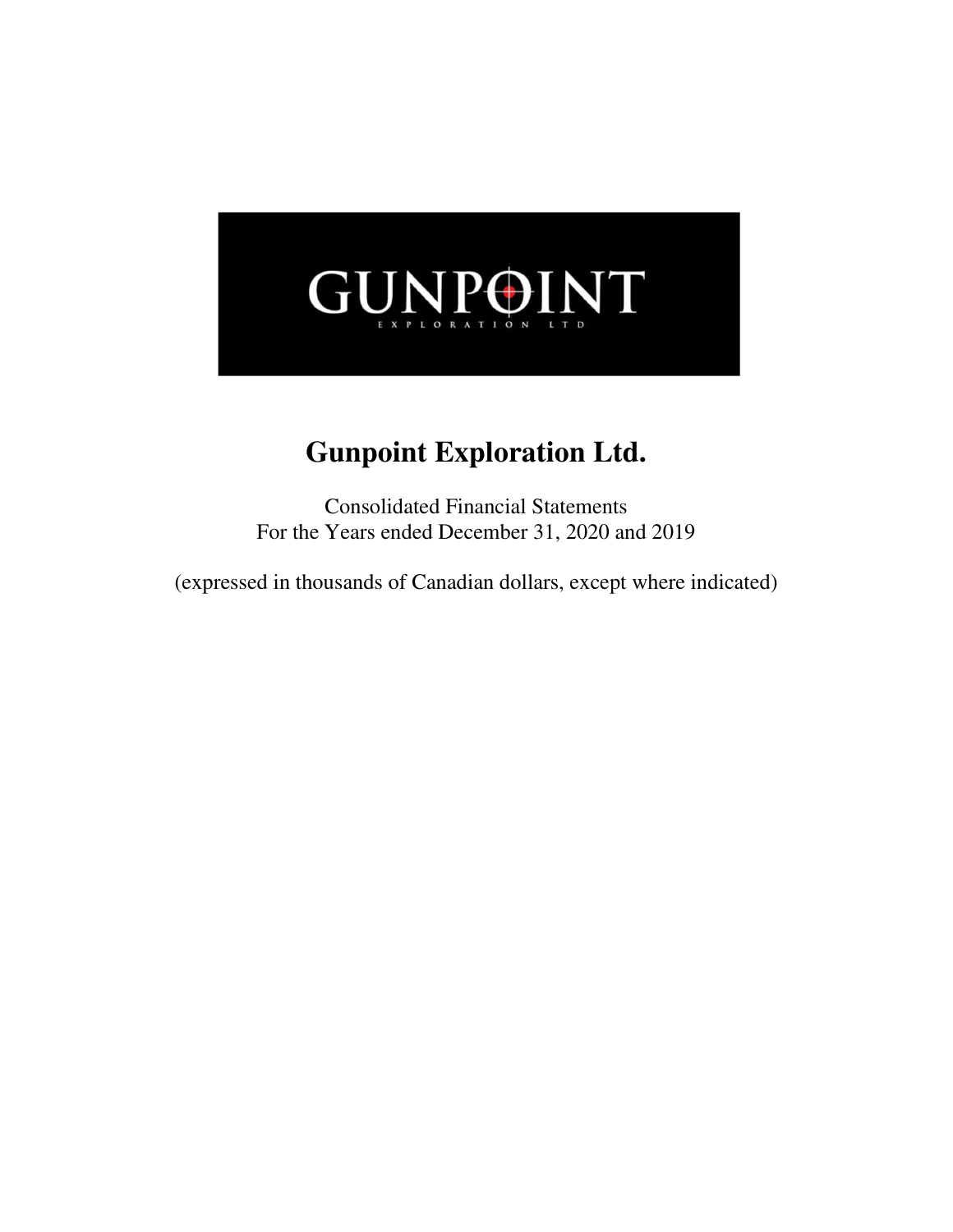

### **INDEPENDENT AUDITORS' REPORT**

### **To the Shareholders of Gunpoint Exploration Ltd.**

### **Opinion**

We have audited the consolidated financial statements of Gunpoint Exploration Ltd. (the "Company"), which comprise the consolidated statements of financial position as at December 31, 2020 and 2019, and the consolidated statements of operations and comprehensive loss, changes in equity, and cash flows for the years then ended, and notes to the consolidated financial statements, including a summary of significant accounting policies.

In our opinion, the accompanying consolidated financial statements present fairly, in all material respects, the consolidated financial position of the Company as at December 31, 2020 and 2019, and its consolidated financial performance and its consolidated cash flows for the years then ended in accordance with International Financial Reporting Standards.

### **Basis for Opinion**

We conducted our audits in accordance with Canadian generally accepted auditing standards. Our responsibilities under those standards are further described in the Auditor's Responsibilities for the Audit of the Consolidated Financial Statements section of our report. We are independent of the Company in accordance with the ethical requirements that are relevant to our audit of the financial statements in Canada, and we have fulfilled our other ethical responsibilities in accordance with these requirements. We believe that the audit evidence we have obtained is sufficient and appropriate to provide a basis for our opinion.

### **Material Uncertainty Related to Going Concern**

We draw attention to Note 1 in the consolidated financial statements, which indicates that the Company had no revenues from operations during the year ended December 31, 2020 and, as of that date, had a working capital deficit of \$680,200 and an accumulated deficit of \$47,194,400. In addition, the Company has not generated operating revenue and relies on debt and equity funding to support its operations. As stated in Note 1, these events or conditions, along with other matters, indicate that a material uncertainty exists that may cast significant doubt on the Company's ability to continue as a going concern. Our opinion is not modified in respect of this matter.

### **Other Information**

Management is responsible for the other information. The other information comprises the information included in the Management's Discussion and Analysis, but does not include the consolidated financial statements and our auditor's report thereon.

Our opinion on the consolidated financial statements does not cover the other information and we do not express any form of assurance conclusion thereon.

In connection with our audit of the consolidated financial statements, our responsibility is to read the other information, and in doing so, consider whether the other information is materially inconsistent with the financial statements or our knowledge obtained in the audit or otherwise appears to be materially misstated. If, based on the work we have performed, conclude that there is a material misstatement of this other information, we are required to report that fact. We have nothing to report in this regard.

### **Responsibilities of Management and Those Charged with Governance for the Consolidated Financial Statements**

Management is responsible for the preparation and fair presentation of the consolidated financial statements in accordance with International Financial Reporting Standards, and for such internal control as management determines is necessary to enable the preparation of financial statements that are free from material misstatement, whether due to fraud or error.

In preparing the consolidated financial statements, management is responsible for assessing the Company's ability to continue as a going concern, disclosing, as applicable, matters related to going concern and using the going concern basis of accounting unless management either intends to liquidate the Company or to cease operations, or has no realistic alternative but to do so.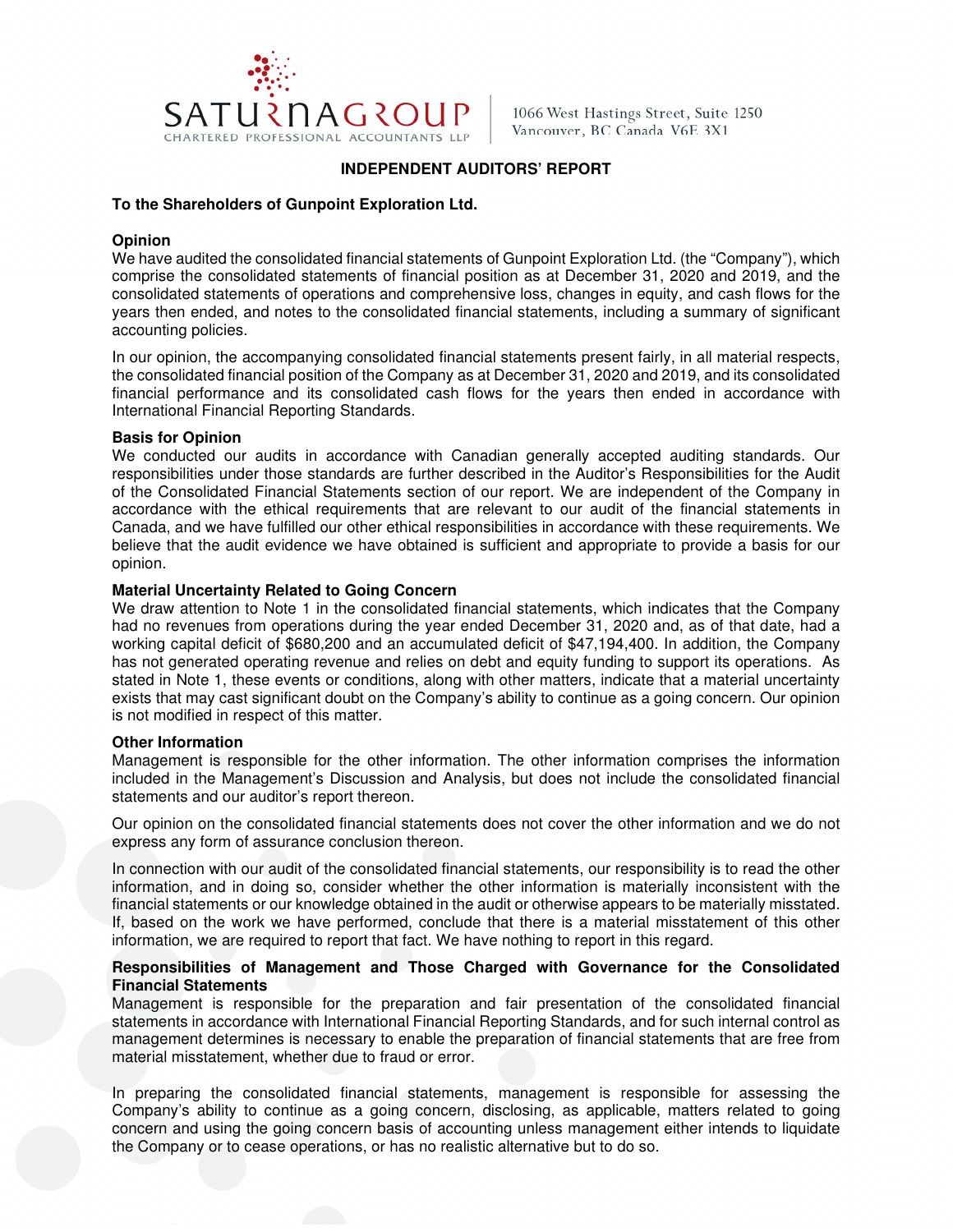Those charged with governance are responsible for overseeing the Company's financial reporting process.

### **Auditor's Responsibilities for the Audit of the Consolidated Financial Statements**

Our objectives are to obtain reasonable assurance about whether the consolidated financial statements as a whole are free from material misstatement, whether due to fraud or error, and to issue an auditor's report that includes our opinion. Reasonable assurance is a high level of assurance, but is not a guarantee that an audit conducted in accordance with Canadian generally accepted auditing standards will always detect a material misstatement when it exists. Misstatements can arise from fraud or error and are considered material if, individually or in the aggregate, they could reasonably be expected to influence the economic decisions of users taken on the basis of these financial statements.

As part of an audit in accordance with Canadian generally accepted auditing standards, we exercise professional judgment and maintain professional skepticism throughout the audit. We also:

- Identify and assess the risks of material misstatement of the consolidated financial statements, whether due to fraud or error, design and perform audit procedures responsive to those risks, and obtain audit evidence that is sufficient and appropriate to provide a basis for our opinion. The risk of not detecting a material misstatement resulting from fraud is higher than for one resulting from error, as fraud may involve collusion, forgery, intentional omissions, misrepresentations, or the override of internal control;
- Obtain an understanding of internal control relevant to the audit in order to design audit procedures that are appropriate in the circumstances, but not for the purpose of expressing an opinion on the effectiveness of the Company's internal control;
- Evaluate the appropriateness of accounting policies used and the reasonableness of accounting estimates and related disclosures made by management;
- Conclude on the appropriateness of management's use of the going concern basis of accounting and, based on the audit evidence obtained, whether a material uncertainty exists related to events or conditions that may cast significant doubt on the Company's ability to continue as a going concern. If we conclude that a material uncertainty exists, we are required to draw attention in our auditor's report to the related disclosures in the consolidated financial statements or, if such disclosures are inadequate, to modify our opinion. Our conclusions are based on the audit evidence obtained up to the date of our auditor's report. However, future events or conditions may cause the Company to cease to continue as a going concern; and
- Evaluate the overall presentation, structure and content of the consolidated financial statements, including the disclosures, and whether the consolidated financial statements represent the underlying transactions and events in a manner that achieves fair presentation;
- Obtain sufficient appropriate audit evidence regarding the financial information of the entities or business activities within the Company to express an opinion on the consolidated financial statements. We are responsible for the direction, supervision, and performance of the group audit. We remain solely responsible for our audit opinion.

We communicate with those charged with governance regarding, among other matters, the planned scope and timing of the audit and significant audit findings, including any significant deficiencies in internal control that we identify during our audit.

We also provide those charged with governance with a statement that we have complied with relevant ethical requirements re

garding independence, and to communicate with them all relationships and other matters that may reasonably be thought to bear on our independence, and where applicable, related safeguards.

The engagement partner on the audit resulting in this independent auditors' report is Henry Chow.

SATURNA GROUP LUP

Saturna Group Chartered Professional Accountants LLP

Vancouver, Canada

April 12, 2021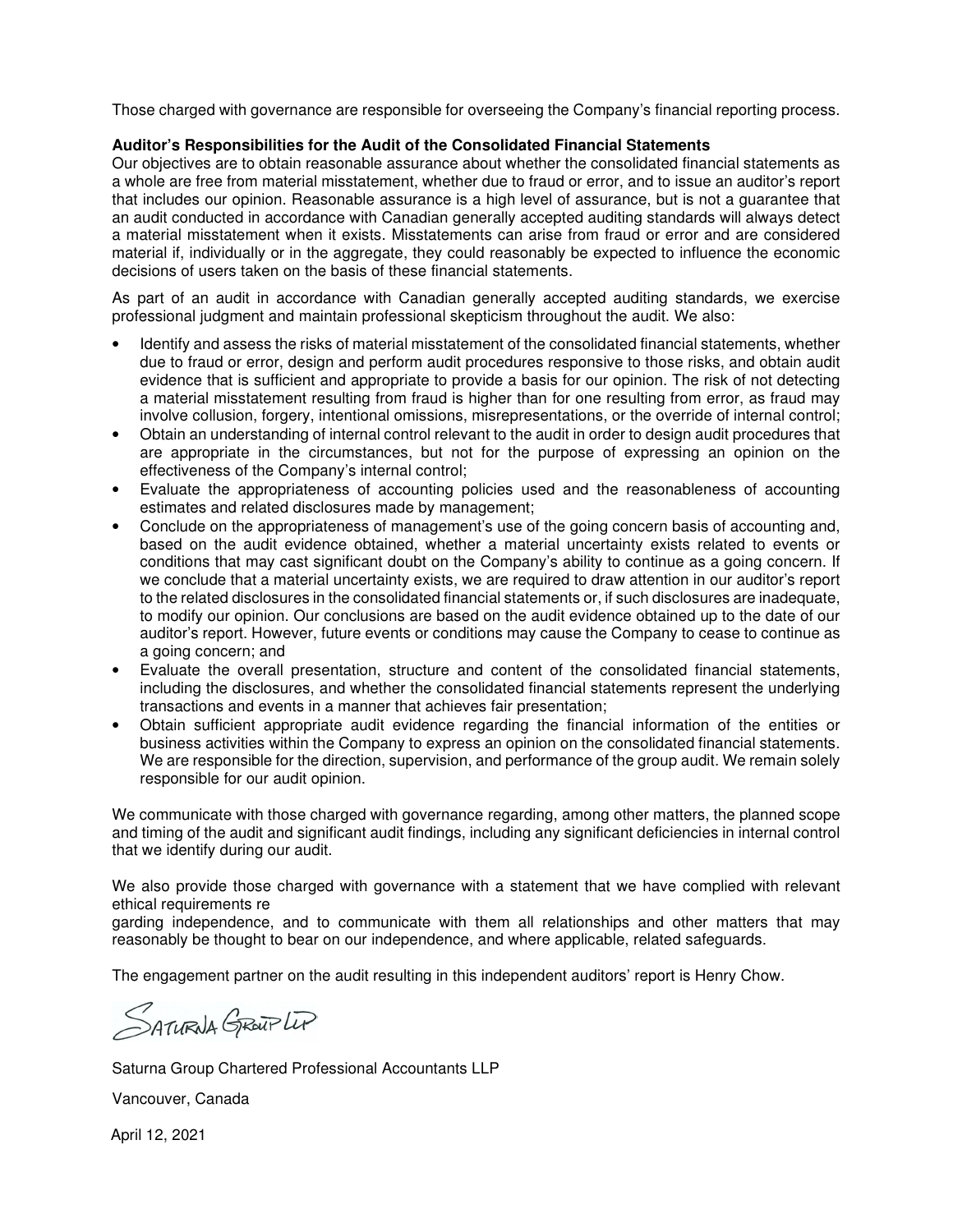### Consolidated Statements of Financial Position

(Amount expressed in thousands of Canadian dollars, except where indicated)

|                                            | <b>Note</b> | As at                    | As at                    |
|--------------------------------------------|-------------|--------------------------|--------------------------|
|                                            |             | <b>December 31, 2020</b> | <b>December 31, 2019</b> |
| <b>Assets</b>                              |             |                          |                          |
| <b>Current assets</b>                      |             |                          |                          |
| Cash                                       | 6           | 385.2                    | 653.5                    |
| Amounts receivable and prepaid expenses    |             | 5.3                      | 6.5                      |
|                                            |             | 390.5                    | 660.0                    |
| Long-term investment                       | 6,7         | 2,026.4                  | 442.2                    |
| Investment in mineral properties           | 8           | 5,472.2                  | 5,176.8                  |
| Reclamation deposits                       |             | 223.4                    | 227.8                    |
| Total assets                               |             | \$<br>8,112.5            | \$<br>6,506.8            |
| <b>Liabilities</b>                         |             |                          |                          |
| <b>Current liabilities</b>                 |             |                          |                          |
| Accounts payable and accrued liabilities   | 6,9         | 354.7                    | 288.8                    |
| Promissory note                            | 9           | 700.0                    | 700.0                    |
|                                            |             | 1,054.7                  | 988.8                    |
| Due to related party                       | 6,12        | 1,032.0                  | 1,035.1                  |
| Decommissioning obligation                 |             | 211.4                    | 215.6                    |
| <b>Total liabilities</b>                   |             | 2,298.1                  | 2,239.5                  |
| <b>Shareholders' equity</b>                |             |                          |                          |
| Share capital                              | 10          | 9,637.4                  | 9,637.4                  |
| Reserves                                   |             | 43,355.4                 | 43,316.5                 |
| Deficit                                    |             | (47, 178.4)              | (48, 686.6)              |
| Total shareholders' equity                 |             | 5,814.4                  | 4,267.3                  |
| Total liabilities and shareholders' equity |             | \$<br>8,112.5            | \$<br>6,506.8            |

*Nature of operations and going concern (note 1) Subsequent event (note 15)* 

### **Approved by the Board of Directors**

| ''L<br>Randy | Reifel" | Jirector | ,,,<br>sneddon<br>$ \alpha$ ro $-$ | $n r \rho$<br>∍etor |
|--------------|---------|----------|------------------------------------|---------------------|
|              |         |          |                                    |                     |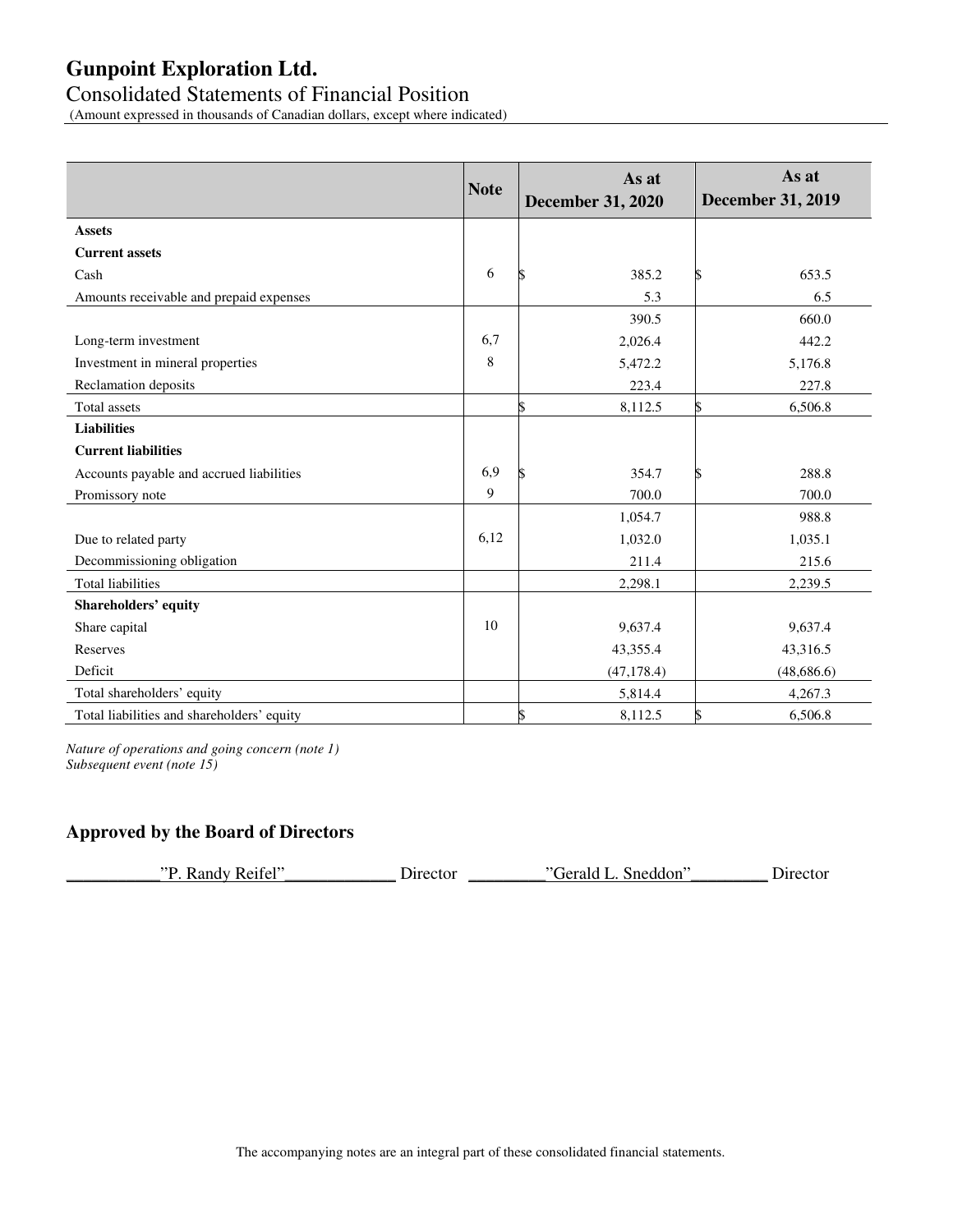### Consolidated Statements of Loss and Comprehensive Loss

(Amount expressed in thousands of Canadian dollars, except where indicated)

|                                                | <b>Note</b>       | <b>December 31, 2020</b> | <b>December 31, 2019</b> |
|------------------------------------------------|-------------------|--------------------------|--------------------------|
| <b>Operating expenses</b>                      |                   |                          |                          |
| Exploration                                    |                   | (2.9)<br>\$              | (23.0)<br>К              |
| General and administrative                     |                   | (80.7)                   | (84.0)                   |
| Professional fees                              |                   | (58.9)                   | (48.6)                   |
| Share-based compensation                       | 11                | (38.9)                   | (73.3)                   |
|                                                |                   | (181.4)                  | (228.9)                  |
| Other income (expenses), net                   |                   |                          |                          |
| Finance cost (net)                             |                   | (36.4)                   | (36.1)                   |
| Foreign exchange gain (loss)                   |                   | (14.2)                   | (88.4)                   |
| Other income (expenses)                        | $8(b)$ , (c), (d) | 229.3                    | 173.4                    |
| Unrealized gain (loss) on investment           | 7                 | 1,510.9                  | (95.1)                   |
| Total other income (expenses)                  |                   | 1,689.6                  | (46.2)                   |
| Net income (loss) and comprehensive loss       |                   | 1,508.2                  | (275.1)                  |
| Earnings (loss) per share<br>Basic and diluted |                   | 0.03                     | (0.01)                   |
| Weighted average shares outstanding            |                   |                          |                          |
| <b>Basic</b>                                   |                   | 43,501,600               | 43,501,600               |
| Diluted                                        |                   | 44, 343, 705             | 43,501,600               |
| <b>Total shares issued and outstanding</b>     |                   | 43,501,600               | 43,501,600               |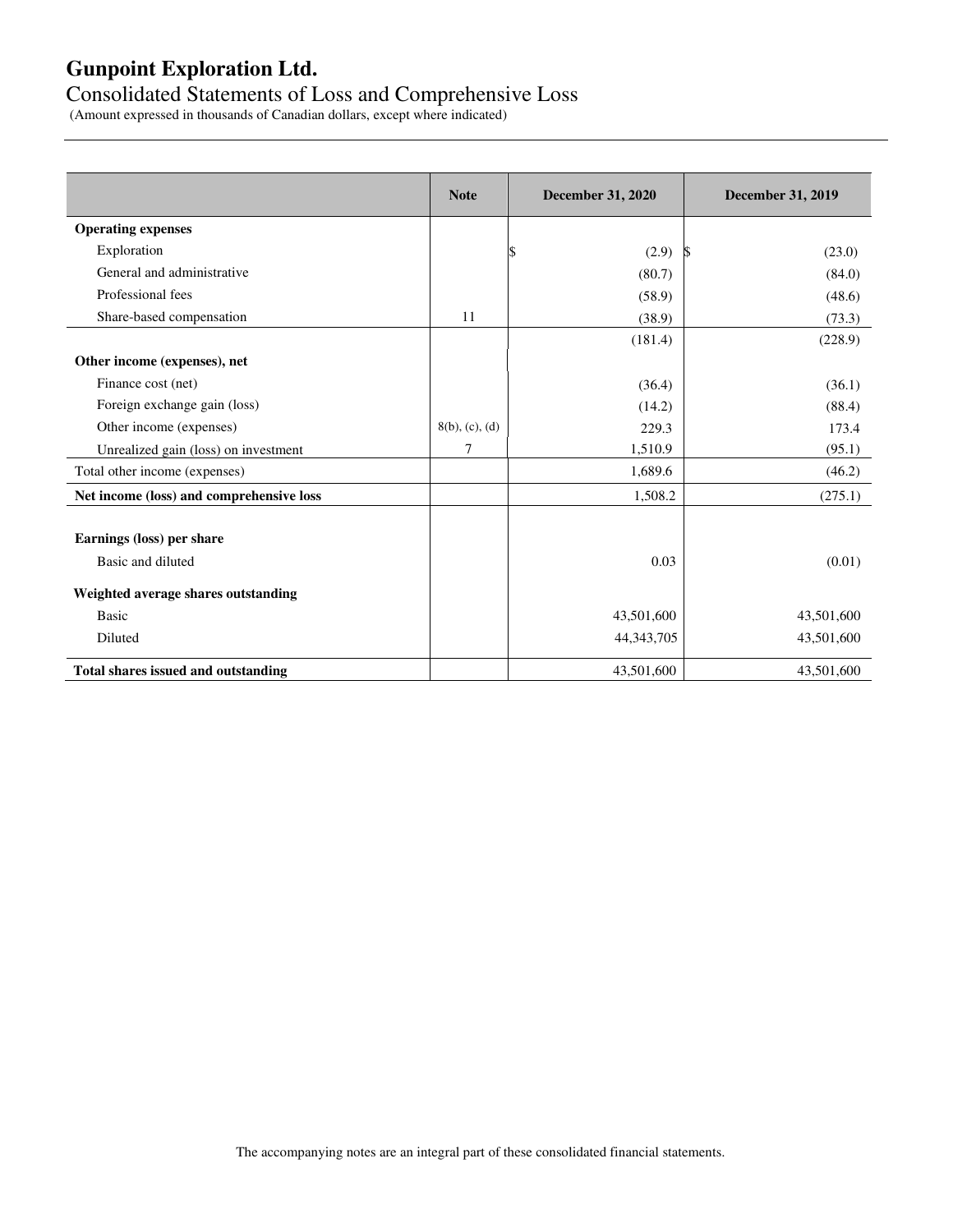# Consolidated Statement of Changes in Shareholders' Equity (Amount expressed in thousands of Canadian dollars, except where indicated)

|                                     | <b>Notes</b> | <b>Shares</b> | <b>Share</b><br>capital |     | <b>Additional</b><br>paid-in capital | Warrant<br>reserves | <b>Share-based</b><br><i>payments</i><br>reserves |     | Convertible<br>debentures<br>reserves | <b>Deficit</b>   | <b>Total equity</b> |
|-------------------------------------|--------------|---------------|-------------------------|-----|--------------------------------------|---------------------|---------------------------------------------------|-----|---------------------------------------|------------------|---------------------|
| <b>Balance at December 31, 2019</b> |              | 43,501,600    | \$9,637.4               |     | 41,509.9                             | 43.0                | 1,698.5                                           |     | 65.1                                  | $(48,686.6)$ \$  | 4,267.3             |
| Net income for the year             |              |               | ٠                       |     |                                      | ٠                   | $\overline{\phantom{a}}$                          |     |                                       | 1,508.2          | 1,508.2             |
| Share-based compensation charges    | 11           | ٠             | ۰                       |     | ۰                                    | ۰                   | 38.9                                              |     | $\sim$                                |                  | 38.9                |
| <b>Balance at December 31, 2020</b> |              | 43,501,600    | \$9,637.4               | ß.  | 41,509.9                             | 43.0                | 1,737.4                                           | l\$ | 65.1                                  | $(47, 178.4)$ \$ | 5,814.4             |
|                                     |              |               |                         |     |                                      |                     |                                                   |     |                                       |                  |                     |
| <b>Balance at December 31, 2018</b> |              | 43,501,600    | \$9,637.4               | ß.  | 41,509.9 \$                          | 43.0                | 1,625.2                                           |     | 65.1                                  | $(48, 411.5)$ \$ | 4,469.1             |
| Net loss for the year               |              | ۰             | ۰                       |     |                                      | ۰                   | $\overline{\phantom{a}}$                          |     |                                       | (275.1)          | (275.1)             |
| Share-based compensation charges    |              | ٠             | ۰                       |     | ۰                                    | ۰                   | 73.3                                              |     | ٠                                     |                  | 73.3                |
| <b>Balance at December 31, 2019</b> |              | 43,501,600    | \$9,637.4               | I\$ | 41,509.9                             | 43.0                | 1,698.5                                           |     | 65.1                                  | $(48,686.6)$ \$  | 4,267.3             |

The accompanying notes are an integral part of these consolidated financial statements.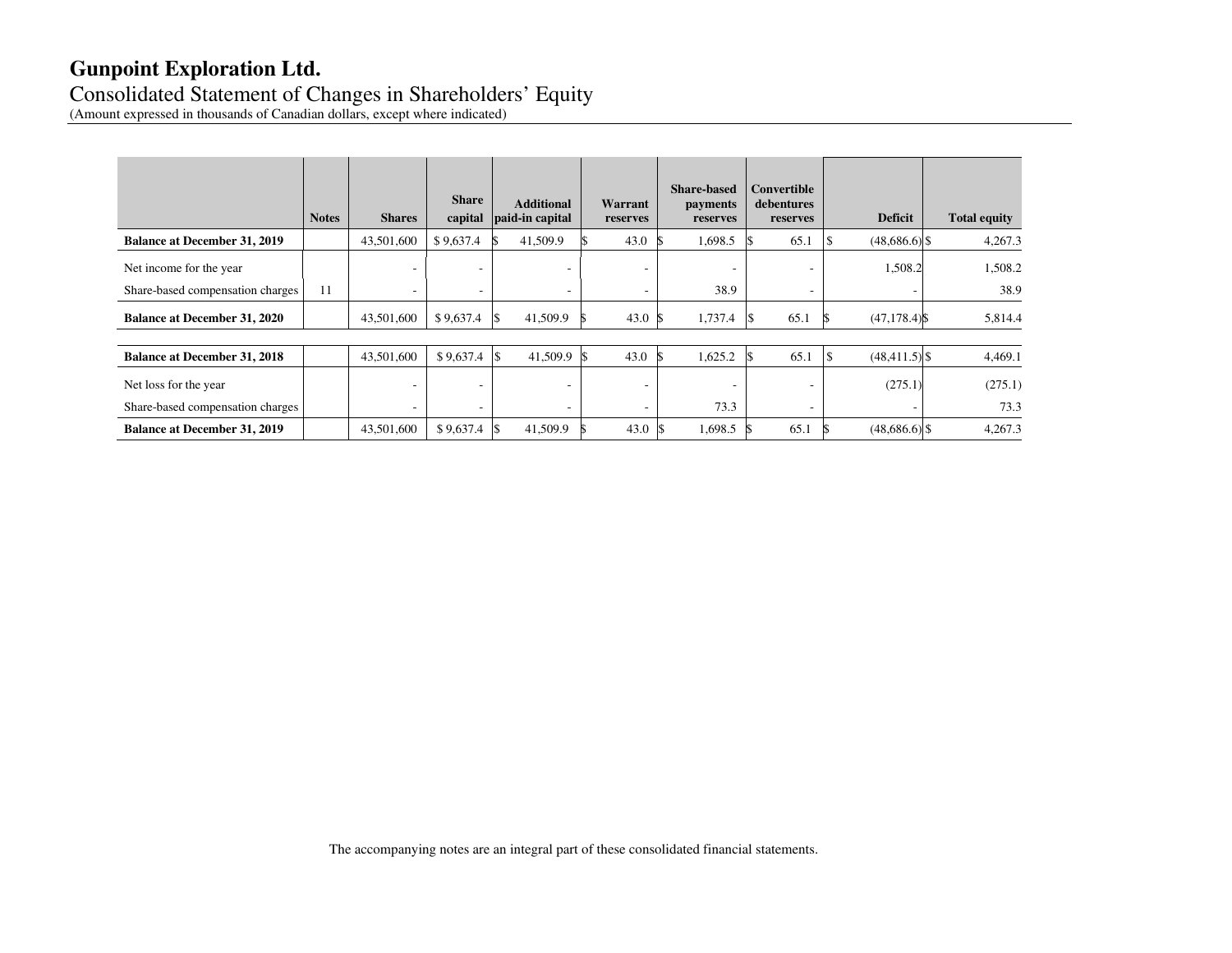### Consolidated Statement of Cash Flows

(Amounts express in thousands of Canadian dollars, except where indicated)

|                                                       | <b>Note</b>    | <b>December 31, 2020</b> | <b>December 31, 2019</b> |
|-------------------------------------------------------|----------------|--------------------------|--------------------------|
| Cash used in operating activities                     |                |                          |                          |
| Net income (loss)                                     |                | 1,508.2\$                | (275.1)                  |
| Items not affecting cash                              |                |                          |                          |
| Unrealized foreign exchange loss (gain)               |                | 14.2                     | 88.4                     |
| Share-based compensation                              | 11             | 38.9                     | 73.3                     |
| Unrealized losses (gain) from investment              |                | (1,510.9)                | 95.1                     |
| Shares received from option agreements                | 8(b), (c), (d) | (224.3)                  | (57.0)                   |
|                                                       |                | (173.9)                  | (75.3)                   |
| Change in non-cash operating working capital          |                |                          |                          |
| Amounts receivable and prepaid expense                |                | 1.2                      | 2.7                      |
| Accounts payable and accruals                         |                | 66.0                     | 34.5                     |
|                                                       |                | (106.7)                  | (38.1)                   |
| Cash flows provided by (used in) investing activities |                |                          |                          |
| Cash received from option agreements                  | $8(b)$ , (d)   | 151.0                    |                          |
| Mineral property expenditures                         |                | (295.4)                  | (246.9)                  |
|                                                       |                | (144.4)                  | (246.9)                  |
| Foreign exchange impact on cash                       |                | (17.2)                   | (133.8)                  |
| Decrease in cash                                      |                | (268.3)                  | (418.8)                  |
| Cash-beginning of year                                |                | 653.5                    | 1,072.3                  |
| Cash-end of year                                      |                | 385.2                    | 653.5                    |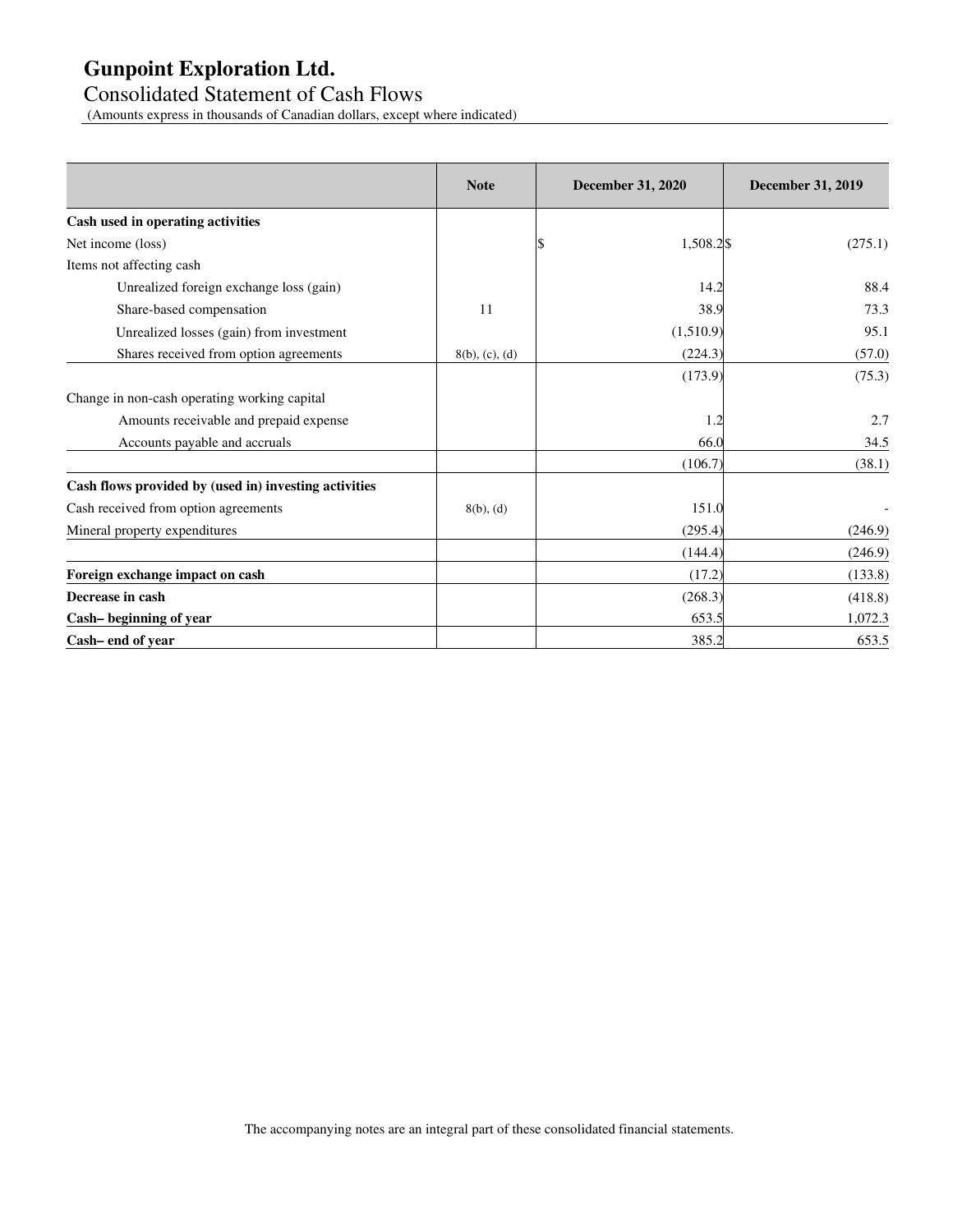### **1 Nature of operations and going concern**

Gunpoint Exploration Ltd. ("Gunpoint" or the "Company") was incorporated under the laws of British Columbia on October 27, 1989. Gunpoint is focused on the acquisition and exploration of precious metals located in the United States, Mexico and Guatemala.

Gunpoint is domiciled in Vancouver, Canada and its common shares are listed on the TSX Venture Exchange under the trading symbol "GUN". The Company is controlled by Chesapeake Gold Corp. ("Chesapeake") which owns 74% of the Company. The Company's registered office is at Suite 1201 – 1166 Alberni Street, Vancouver BC, V6C 3A6, Canada.

These consolidated financial statements have been prepared on the basis that the Company is a going concern, which assumes that the Company will be able to realize its assets and discharge its liabilities in the normal course of business. The Company had consolidated net income of \$1,508.2 for the year ended December 31, 2020 (2019 - loss - \$275.1), and an accumulated deficit of \$47,178.4 as at December 31, 2020 (December 31, 2019 - \$48,686.6). The Company has a working capital deficiency of \$664.2 as at December 31, 2020 (2019 - \$328.8). To date, the Company has not generated operating revenue from its mineral properties. The ability of the Company to continue as a going concern is dependent upon obtaining additional equity and/or debt financing for the exploration and development of its mineral properties. These conditions indicate the existence of material uncertainties that may cast substantial doubt about the Company's ability to continue as a going concern.

The Company is currently holding its mineral properties on care and maintenance until additional financing can be raised from joint venture partners, divestures and investors.

In March 2020, the World Health Organization declared coronavirus COVID-19 a global pandemic. This contagious disease outbreak, which has continued to spread, and any related adverse public health developments, has adversely affected workforces, economies, and financial markets globally, potentially leading to an economic downturn. It is not possible for the Company to predict the duration or magnitude of the adverse results of the outbreak and its effects on the Company's business or results of operations at this time.

These consolidated financial statements do not include any adjustments to the recoverability and reclassification of recorded asset amounts and classification of liabilities that might be necessary should the Company be unable to continue as a going concern and these adjustments could be material.

### **2 Basis of presentation**

 The consolidated financial statements have been prepared in accordance with International Financial Reporting Standards ("IFRS") as issued by the International Accounting Standards Board ("IASB"). The policies set out below were consistently applied to all periods presented.

The consolidated financial statements have been prepared on an accrual basis and are based on historical costs, modified, where applicable, by the measurement at fair value of selected non-current assets, financial assets and financial liabilities. The consolidated financial statements are presented in Canadian dollars.

The consolidated financial statements were approved and authorized for issue by the Board of Directors on April 12, 2021.

### **3 Significant accounting judgments and estimates**

The preparation of these consolidated financial statements requires management to make certain estimates, judgments and assumptions that affect the reported amounts of assets and liabilities at the date of the consolidated financial statements and reported amounts of expenses during the reporting period. Actual outcomes could differ from these estimates. These consolidated financial statements include estimates which, by their nature, are uncertain. The impacts of such estimates are pervasive throughout the consolidated financial statements, and may require accounting adjustments based on future occurrences. Revisions to accounting estimates are recognized in the period in which the estimate is revised and future periods if the revision affects both current and future periods. These estimates are based on historical experience, current and future economic conditions and other factors, including expectations of future events that are believed to be reasonable under the circumstances.

### *Critical Judgments*

The following are critical judgments that management has made in the process of applying accounting policies and that have the most significant effect on the amounts recognized in the consolidated financial statements:

i. The determination of categories of financial assets and financial liabilities has been identified as an accounting policy which involves judgments or assessments made by management;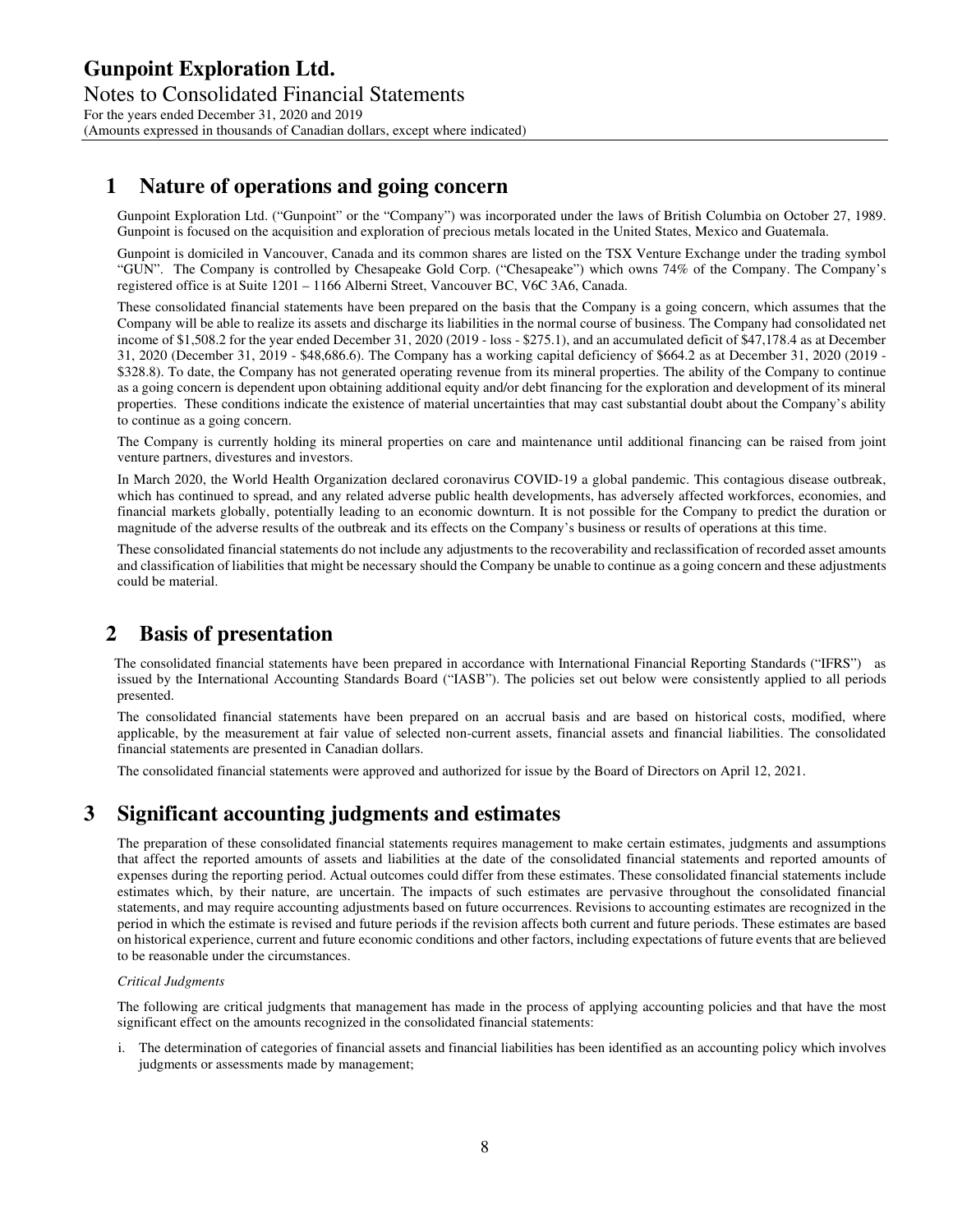Notes to Consolidated Financial Statements For the years ended December 31, 2020 and 2019 (Amounts expressed in thousands of Canadian dollars, except where indicated)

- ii. Management is required to assess the functional currency of each entity of the Company. The Company determined the Canadian dollar to be its functional currency through an analysis of several indicators such as expenses and cash flow, financing activities, retention of operating cash flows, and frequency of transactions;
- iii. Management is required to assess impairment in respect of its investment in mineral properties. The triggering events are defined in IFRS 6. In making the assessment, management is required to make judgments on the status of each project and the future plans towards finding commercial reserves. The nature of exploration and evaluation activity is such that only a small proportion of projects are ultimately successful and some assets are likely to become impaired in future periods. Management has determined that there were no triggering events present as defined in IFRS 6 for the other properties and as such, no impairment loss was recorded for the year ended December 31, 2020; and
- iv. Although, the Company takes steps to verify title to exploration and evaluation assets in which it has an interest, these procedures do not guarantee the Company's title. Such properties may be subject to prior agreements or transfers and title may be affected by undetected defects.

#### *Accounting Estimates and Assumptions*

The following are key assumptions concerning the future and other key sources of estimation uncertainty that have a significant risk of resulting in a material adjustment to the carrying amount of assets and liabilities within the next financial year:

- i. Provisions for income taxes are made using the best estimate of the amount expected to be paid based on a qualitative assessment of all relevant factors. The Company reviews the adequacy of these provisions at the end of the reporting period. However, it is possible that at some future date an additional liability could result from audits by taxing authorities. Where the final outcome of these tax-related matters is different from the amounts that were originally recorded, such differences will affect the tax provisions in the period in which such determination is made;
- ii. Management estimates the fair values of share-based payment arrangements using the Black-Scholes option pricing model;
- iii. Management's assessment regarding the Company's ability to continue as a going concern; and
- iv. Other significant accounting estimates include the valuation of amounts receivable, and carrying value of long term investment

### **4 Significant accounting policies**

### **Basis of consolidation**

Control exists when the Company is exposed or has rights to variable returns from its involvement with the subsidiary and has the ability to offset those returns through its power over the subsidiary. The financial results of subsidiaries are included in the consolidated financial statements from the date that control commences until control ceases. The following subsidiaries are consolidated:

|                               |                          | Percentage owned  |                   |
|-------------------------------|--------------------------|-------------------|-------------------|
|                               | Country of incorporation | December 31, 2020 | December 31, 2019 |
| Gunpoint Exploration Ltd.     | Canada                   | 100%              | $100\%$           |
| American Gold Capital US Inc. | <b>United States</b>     | 100%              | $100\%$           |
| Gunpoint Exploration US Ltd.  | <b>United States</b>     | 100%              | $100\%$           |
| Minera CJ Gold, S.A. DE C.V   | Mexico                   | 100%              | $100\%$           |
| Hunt Exploracion S.A.         | Guatemala                | 100%              | 100%              |

Significant intercompany balances and transactions have been eliminated.

#### **Foreign currency translation**

These consolidated financial statements are presented in Canadian dollars. The functional currency of the Company and its controlled entities is measured using the currency of the primary and secondary economic environment in which that entity operates. When the primary and secondary indicators are mixed and the functional currency is not obvious, management uses its judgement to determine the functional currency that most faithfully represents the economic effects of the underlying transactions, events and conditions. As part of this approach, management gives priority to the primary indicators in before considering the secondary and other indicators, which are designed to provide additional supporting evidence to determine an entity's functional currency. All of the foreign operations are carried out as an extension of the parent Company, rather than being carried out with a significant degree of autonomy.

The functional currency of the Company and its controlled entities is summarized as follows: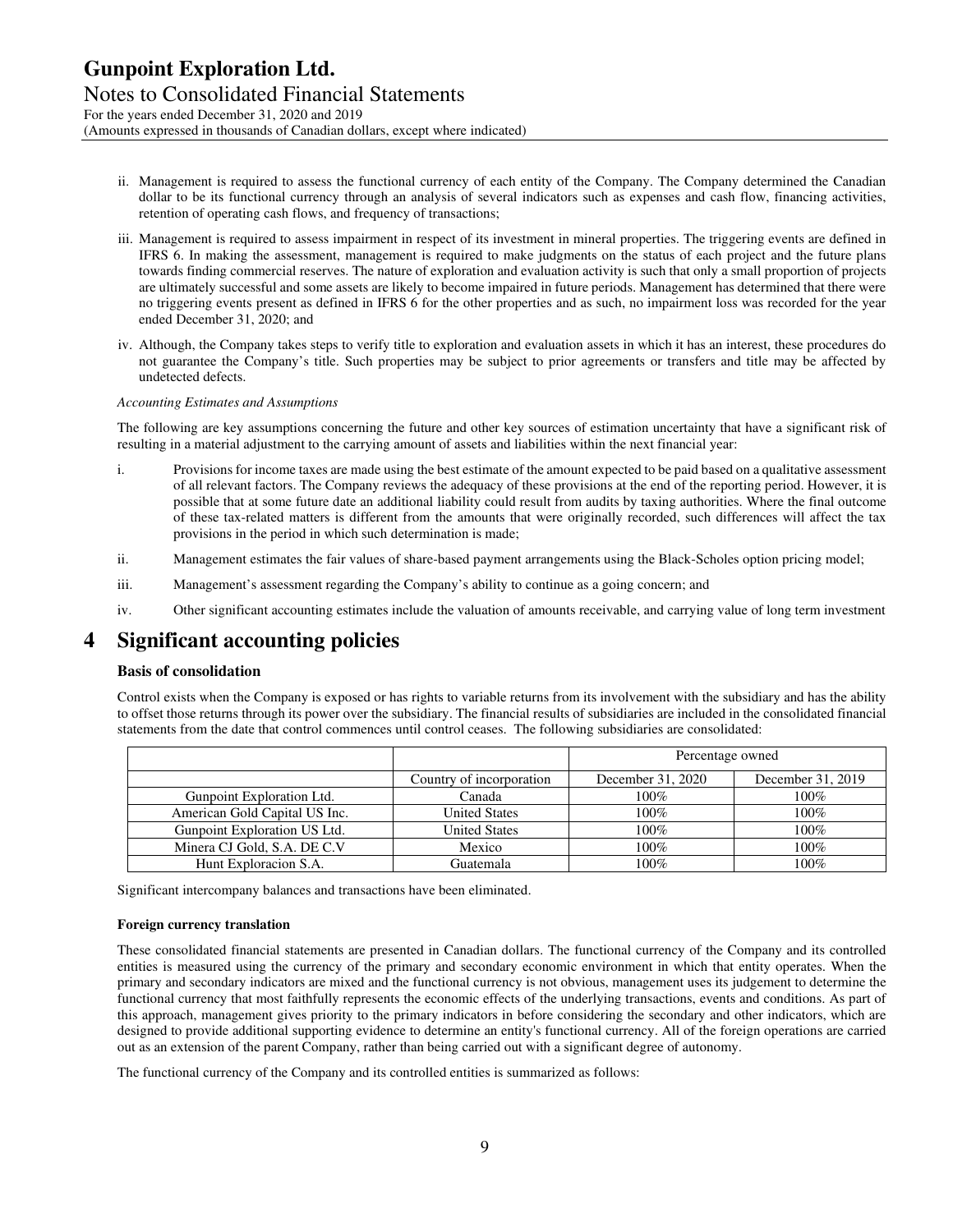Notes to Consolidated Financial Statements For the years ended December 31, 2020 and 2019 (Amounts expressed in thousands of Canadian dollars, except where indicated)

|                                     | <b>Functional Currency</b> |
|-------------------------------------|----------------------------|
| <b>Gunpoint Exploration Ltd.</b>    | CAD                        |
| American Gold Capital US Inc.       | <b>CAD</b>                 |
| <b>Gunpoint Exploration US Ltd.</b> | CAD                        |
| Minera CJ Gold, S.A. DE C.V         | CAD                        |
| <b>Hunt Exploracion S.A.</b>        | CAD                        |
|                                     |                            |

Transactions and balances:

Foreign currency transactions are translated into the functional currency of the Company using the exchange rates prevailing at the date of the transaction. Foreign currency monetary items are translated at the period-end exchange rate. Non-monetary items measured at historical cost continue to be carried at the exchange rate at the date of the transaction. Non-monetary items measured at fair value are reported at the exchange rate at the date when fair values were determined.

Exchange differences arising on the translation of monetary items or on settlement of monetary items are recognized in the consolidated statement of operations in the period in which they arise.

#### **Equipment**

Equipment is initially recognized at cost, which includes expenditures that are directly attributable to acquiring and bringing the assets to a working condition for their intended use. All items of equipment are subsequently carried at cost less depreciation, and impairment losses, if any.

Depreciation is provided on all items of equipment and vehicles to write off the carrying value of items over their expected useful economic lives. Depreciation is provided at the following annual rates on a declining basis:

| Asset                        | Rate |
|------------------------------|------|
| Computer equipment           | 30%  |
| <b>Computer software</b>     | 30%  |
| <b>Office equipment</b>      | 20%  |
| <b>Exploration equipment</b> | 20%  |
| Vehicles                     | 25%  |

Residual value estimates and estimates of useful life are reviewed annually, and adjusted if appropriate.

#### **Investment in mineral properties**

The Company is in the exploration stage with respect to its investment in mineral properties and follows the practice of capitalizing all costs, net of recoveries which include payments received on option agreements relating to the acquisition of and exploration for mineral claims. Such costs include, but are not limited to, staking and claims management, options payments, geological, geophysical studies, sampling and drilling. Unproven mineral interest assets are assessed for impairment when the facts and circumstances suggest that its carrying amount may exceed its recoverable amount and when the Company has sufficient information to reach a conclusion about technical feasibility and commercial viability. Industry specific indicators of the existence of a potential impairment typically include the absence of plans to incur substantive expenditure on further exploration over a reasonable time horizon, conditions where title is compromised, adverse changes in the taxation, regulatory or political environment and adverse changes in currencies, commodity prices and markets.

Once technical feasibility and commercial viability of the extraction of mineral resources in an area of interest are demonstrable, unproven mineral interests attributable to that area of interest are first tested for impairment and then reclassified to mining property and development assets within equipment. At such time that commercial production commences, these costs will be charged to the consolidated statement of operations on a unit-of-production method based on proven and probable reserves. The aggregate costs related to abandoned mineral claims are charged to operations at the time of any abandonment or when it has been determined that there is evidence of an impairment.

Recoverability of the carrying amount of any unproven mineral interest assets is dependent on successful development and commercial exploration, or alternatively, sale of the respective areas of interest.

#### **Impairment of non-financial assets**

Non-financial assets are reviewed for impairment if there is any indication that the carrying amount may not be recoverable. If any such indication is present, the recoverable amount of the asset is estimated in order to determine whether impairment exists. Where the asset does not generate cash inflows that are independent from other assets, the Company estimates the recoverable amount of the cash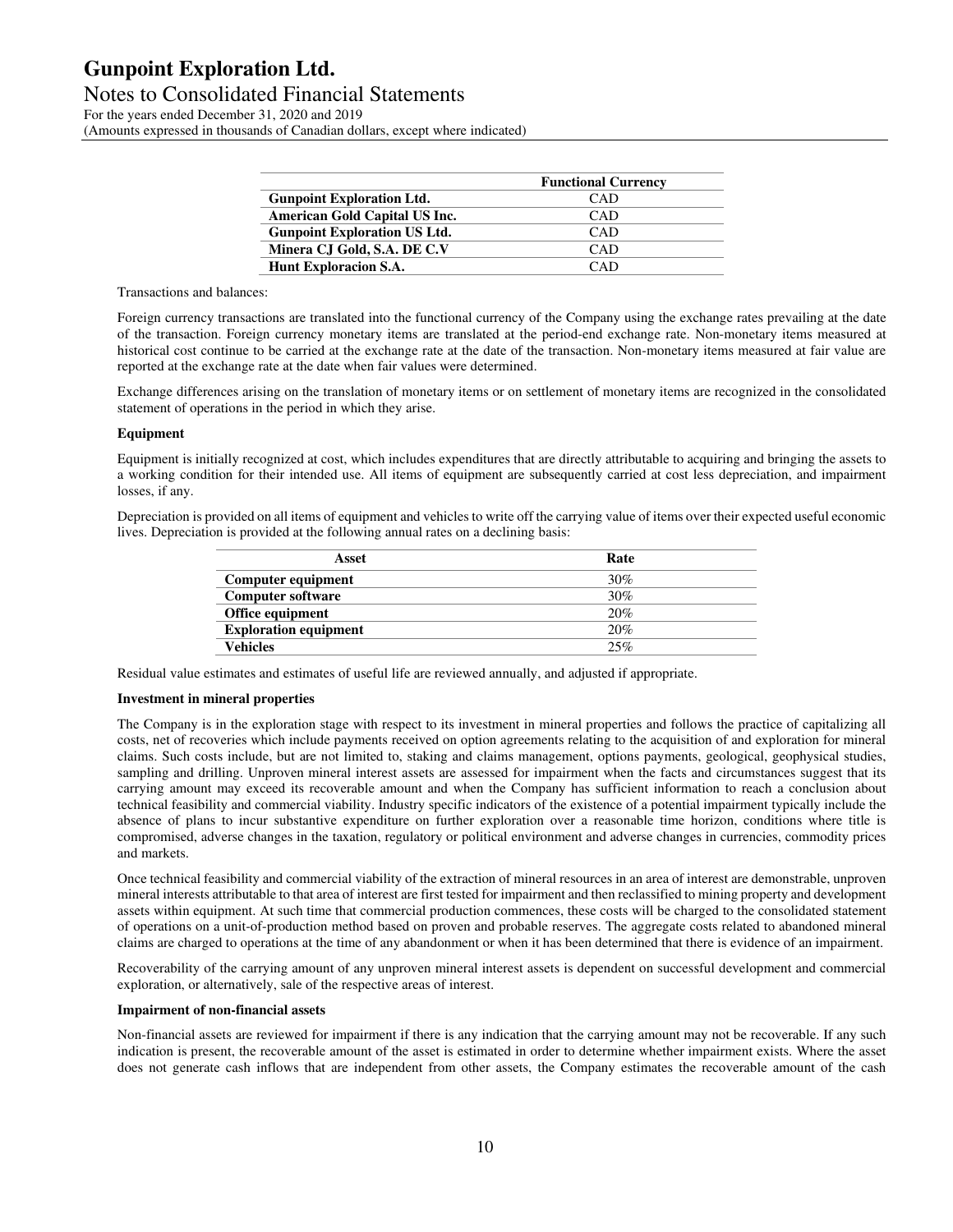generating unit to which the asset belongs. Any intangible asset with an indefinite life that is not yet available for use is tested for impairment annually and whenever there is an indication that the asset may be impaired.

An asset's recoverable amount is the higher of the fair value less costs to dispose and value in use. In assessing value in use, the estimated future cash flows are discounted to their present value, using a pre-tax discount rate that reflects current market assessments of the time value of money and the risks specific to the asset for which estimates of future cash flows have not been adjusted.

If the recoverable amount of an asset or cash generating unit is estimated to be less than its carrying amount, the carrying amount is reduced to the recoverable amount and an impairment loss is recognized in the consolidated statement of operations.

#### **Share-based payments**

The share option plan allows the Company's directors, officers, employees and consultants to acquire shares of the Company. The fair value of options granted is recognized as a share-based payment expense with a corresponding increase in equity.

The fair value is measured at grant date and each tranche is recognized on a graded-vesting basis over the period during which the options vest. The fair value of the options granted is measured using the Black-Scholes option pricing model taking into account the terms and conditions upon which the options were granted and an estimated forfeiture rate.

#### **Income taxes**

The Company follows the asset and liability method of accounting for income taxes. Under this method, deferred tax assets and liabilities are recognized for the deferred tax consequences attributable to differences between the financial statement carrying amounts of existing assets and liabilities and their respective tax bases, and for tax losses and other deductions carried forward.

Deferred tax assets and liabilities are measured using substantively enacted tax rates expected to apply when the asset is realized or the liability settled. A reduction in respect of the benefit of a deferred tax asset is recorded against any deferred tax asset if it is probable that there will be future taxable income to offset. The effect on deferred tax assets and liabilities of a change in tax rates is recognized in income in the period in which the change is substantively enacted.

#### **Cash and cash equivalents**

The Company considers all highly liquid investments with a maturity of three months or less at the time of issuance that are readily convertible into cash, and which are subject to insignificant risk of changes in value to be cash equivalents.

#### **Earnings (loss) per share**

Basic earnings (loss) per share is calculated using the weighted-average number of shares outstanding during the year. The diluted earnings (loss) per share reflects the potential dilution of common share equivalents, such as outstanding stock options and warrants, in the weighted average number of common shares outstanding during the period, if dilutive. As at December 31, 2020, the Company had 1,500,000 (2019 – 1,500,000) potentially dilutive shares relating to outstanding stock options.

#### **Reclamation obligations**

The Company records the present value of estimated costs of legal and constructive obligations required to restore operating locations in the year in which the obligation is incurred. The nature of these restoration activities includes dismantling and removing structures, rehabilitating mines and tailings dams, dismantling operating facilities, closure of plant and waste sites, and restoration, reclamation and re-vegetation of affected areas.

The obligation generally arises when the asset is installed, or the ground / environment is disturbed at the production location. When the liability is initially recognized, the present value of the estimated costs is capitalized by increasing the carrying amount of the related assets to the extent that it was incurred by the development / construction of the mine. Over time, the discounted liability is increased for the change in present value based on the discount rates that reflect current market assessments and the risks specific to the liability.

The periodic unwinding of the discount is recognized in the consolidated statement of operations as a finance cost. Additional disturbances or changes in rehabilitation costs will be recognized as additions or charges to the corresponding assets and rehabilitation liability when they occur.

#### **Financial Instruments - Recognition and Measurements**

#### *(i) Non-derivative financial assets*

On initial recognition, financial assets are recognized at fair value and are subsequently classified and measured at: (i) amortized cost; (ii) fair value through other comprehensive income ("FVOCI"); or (iii) fair value through profit or loss ("FVTPL"). The classification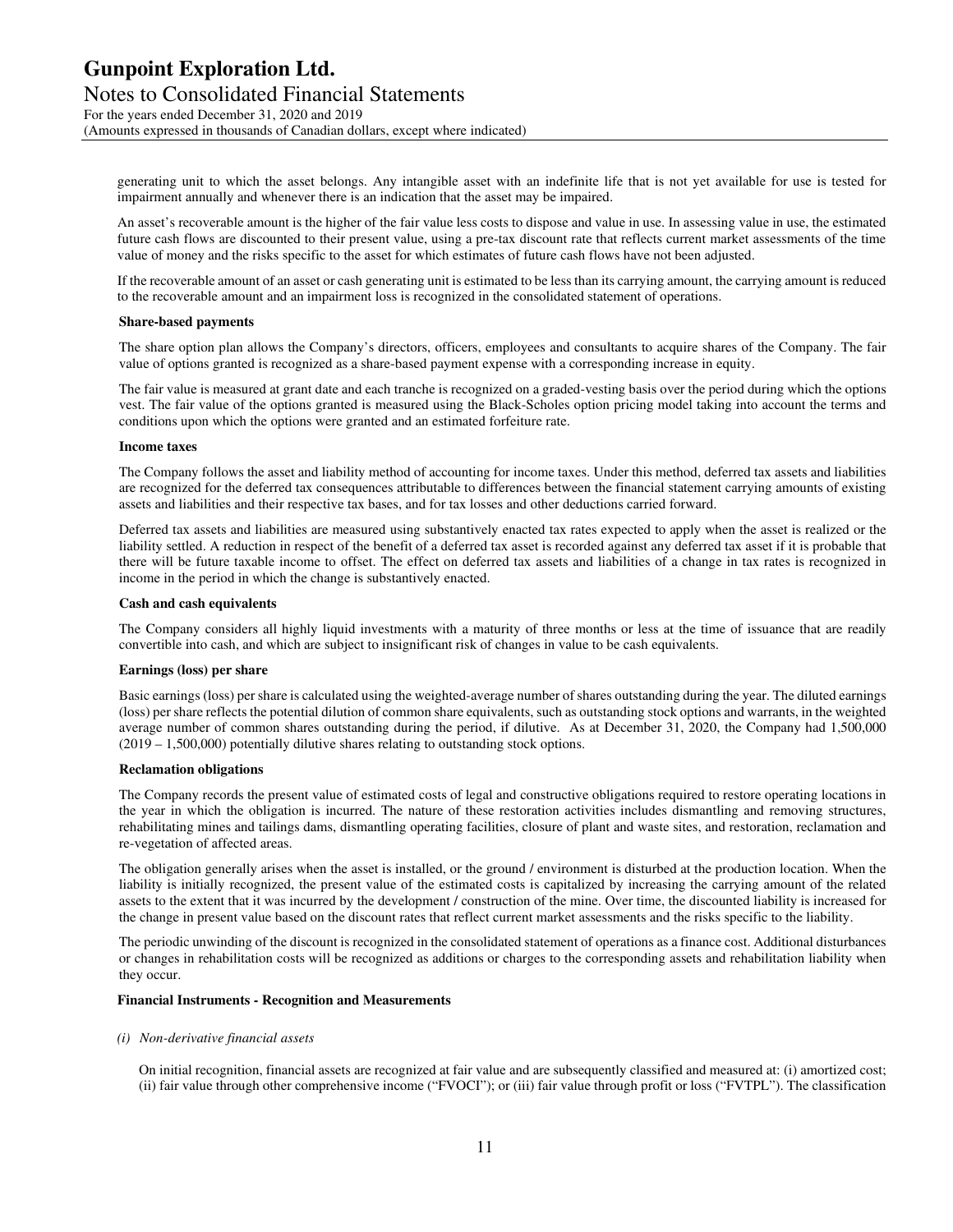Notes to Consolidated Financial Statements For the years ended December 31, 2020 and 2019 (Amounts expressed in thousands of Canadian dollars, except where indicated)

> of financial assets is generally based on the business model in which a financial asset is managed and its contractual cash flow characteristics. A financial asset is measured at fair value net of transaction costs that are directly attributable to its acquisition except for financial assets at FVTPL where transaction costs are expensed. All financial assets not classified and measured at amortized cost or FVOCI are classified as FVTPL. On initial recognition of an equity instrument that is not held for trading, the Company may irrevocably elect to present subsequent changes in the investment's fair value in other comprehensive income/loss.

> The classification determines the method by which the financial assets are carried on the consolidated statement of financial position subsequent to inception and how changes in value are recorded. Cash and amounts receivable are measured at amortized cost with subsequent impairments recognized in the consolidated statement of operations. Investments are classified as FVTPL.

#### **Impairment**

An 'expected credit loss' impairment model applies which requires a loss allowance to be recognized based on expected credit losses. The estimated present value of future cash flows associated with the asset is determined and an impairment loss is recognized for the difference between this amount and the carrying amount as follows: the carrying amount of the asset is reduced to estimated present value of the future cash flows associated with the asset, discounted at the financial asset's original effective interest rate, either directly or through the use of an allowance account and the resulting loss is recognized in the consolidated statement of loss for the period.

In a subsequent period, if the amount of the impairment loss related to financial assets measured at amortized cost decreases, the previously recognized impairment loss is reversed through consolidated statement of loss to the extent that the carrying amount of the investment at the date the impairment is reversed does not exceed what the amortized cost would have been had the impairment not been recognized.

#### *(ii) Non-derivative financial liabilities*

Financial liabilities, other than derivatives, are initially recognized at fair value less directly attributable transaction costs. Subsequently, financial liabilities are measured at amortized cost using the effective interest method. The effective interest method is a method of calculating the amortized cost of a financial liability and allocating the interest expense over the relevant period. The effective interest rate is the rate that exactly discounts estimated future cash payments through the expected life of the financial liability, or, where appropriate, a shorter period. The Company's accounts payable and accrued liabilities, promissory note payable, and amounts due to related party are measured at amortized cost.

Financial liabilities classified as FVTPL include financial liabilities held for trading and financial liabilities designated upon recognition as FVTPL. Fair value changes on these liabilities are recognized in the consolidated statement of operations.

#### *(iii)Derivative financial instruments*

Derivative financial instruments are initially recognized at fair value and subsequently measured at fair value with changes in fair value recognized in the consolidated statement of operations. Transaction costs are recognized in the consolidated statement of operations as incurred.

#### **Provisions**

Provisions are recorded when a present legal or constructive obligation exists as a result of past events where it is probable that an outflow of resources embodying economic benefits will be required to settle the obligation, and a reliable estimate of the amount of the obligation can be made.

The amount recognized as a provision is the best estimate of the consideration required to settle the present obligation at the statement of financial position date, taking into account the risks and uncertainties surrounding the obligation. Where a provision is measured using the cash flows estimated to settle the present obligation, its carrying amount is the present value of those cash flows. When some or all of the economic benefits required to settle a provision are expected to be recovered from a third party, the receivable is recognized as an asset if it is virtually certain that reimbursement will be received, and the amount receivable can be measured reliably.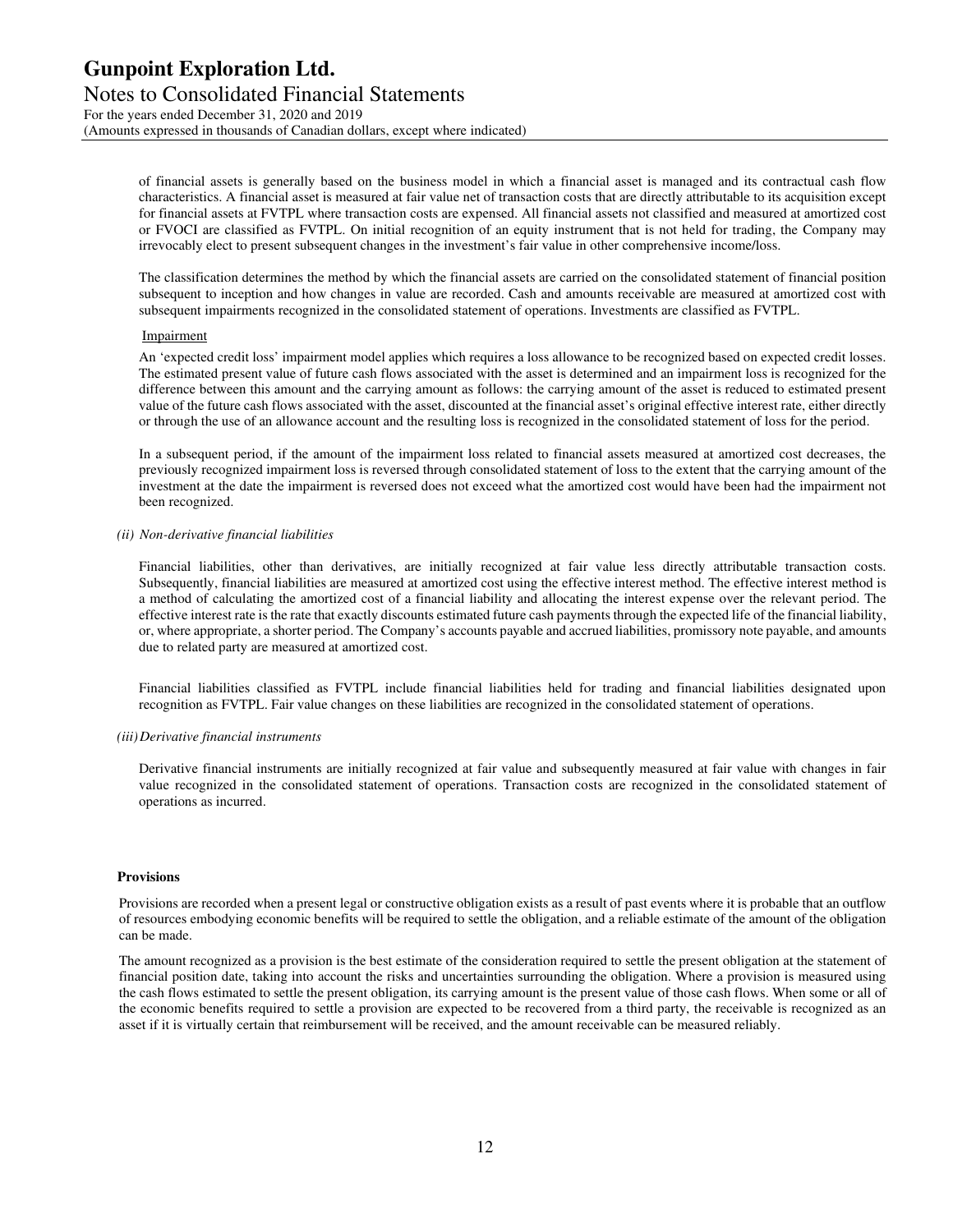### **5 Management of capital**

The Company's objectives when managing capital are to safeguard its ability to continue as a going concern in order to pursue the development of its resource properties and to maintain a flexible capital structure which optimizes the costs of capital at an acceptable risk.

In the management of capital, the Company includes the components of shareholders' equity as well as cash and investments. In order to maximize ongoing development efforts, the Company does not pay out dividends.

The Company's investment policy is to invest its cash in highly liquid short-term interest-bearing investments, such as Canadian Government treasury bills, banker's acceptances or Guaranteed Investments Certificates, with initial maturity terms less than one year from the original date of acquisition, selected with regards to the expected timing of expenditures from continuing operations.

The Company manages the capital structure and makes adjustments to it in light of changes in economic conditions and the risk characteristics of the underlying assets. To maintain or adjust its capital structure, the Company may attempt to issue new shares, issue new debts, acquire or dispose of assets or adjust the amount of cash and investments. There were no changes in the Company's approach to capital management during the year ended December 31, 2020. The Company is not subject to externally imposed capital requirements.

### **6 Financial instruments**

### **Fair values of financial instruments**

The fair values of financial instruments are summarized as follows:

|                                        | <b>December 31, 2020</b> |            | <b>December 31, 2019</b> |                   |  |
|----------------------------------------|--------------------------|------------|--------------------------|-------------------|--|
|                                        | <b>Carrying value</b>    | Fair value | <b>Carrying value</b>    | <b>Fair value</b> |  |
|                                        |                          | \$         | Φ                        |                   |  |
| <b>Financial assets</b>                |                          |            |                          |                   |  |
| Cash                                   | 385.2                    | 385.2      | 653.5                    | 653.5             |  |
| Long-term investment                   | 2,026.4                  | 2,026.4    | 442.2                    | 442.2             |  |
| <b>Financial liabilities</b>           |                          |            |                          |                   |  |
| Accounts payable & accrued liabilities | 354.7                    | 354.7      | 288.8                    | 288.8             |  |
| Due to related party                   | 1,032.0                  | 1,032.0    | 1,035.1                  | 1,035.1           |  |

### **Fair value measurements**

The following table sets forth the Company's assets and liabilities measured at fair value on a recurring basis by level within the fair value hierarchy. Assets and liabilities are classified in their entirety based on the lowest level of input that is significant to the fair value measurement.

|                      | <b>Level 1</b> | Level 2                  | Level 3                  | Total December 31, 2020 |
|----------------------|----------------|--------------------------|--------------------------|-------------------------|
| Long-term investment | 2,026.4        | $\overline{\phantom{0}}$ | $\overline{\phantom{0}}$ | 2,026.4                 |
|                      | 2,026.4        | $\overline{\phantom{0}}$ | $\overline{\phantom{0}}$ | 2,026.4                 |

The fair value of other financial instruments, including cash and cash equivalents, amounts receivable, accounts payable and accrued liabilities, promissory note payable, and amounts due to a related party, approximate their carrying values due to the relatively short-term maturity of these instruments. The Company's policy for determining when a transfer occurs between levels in the fair value hierarchy is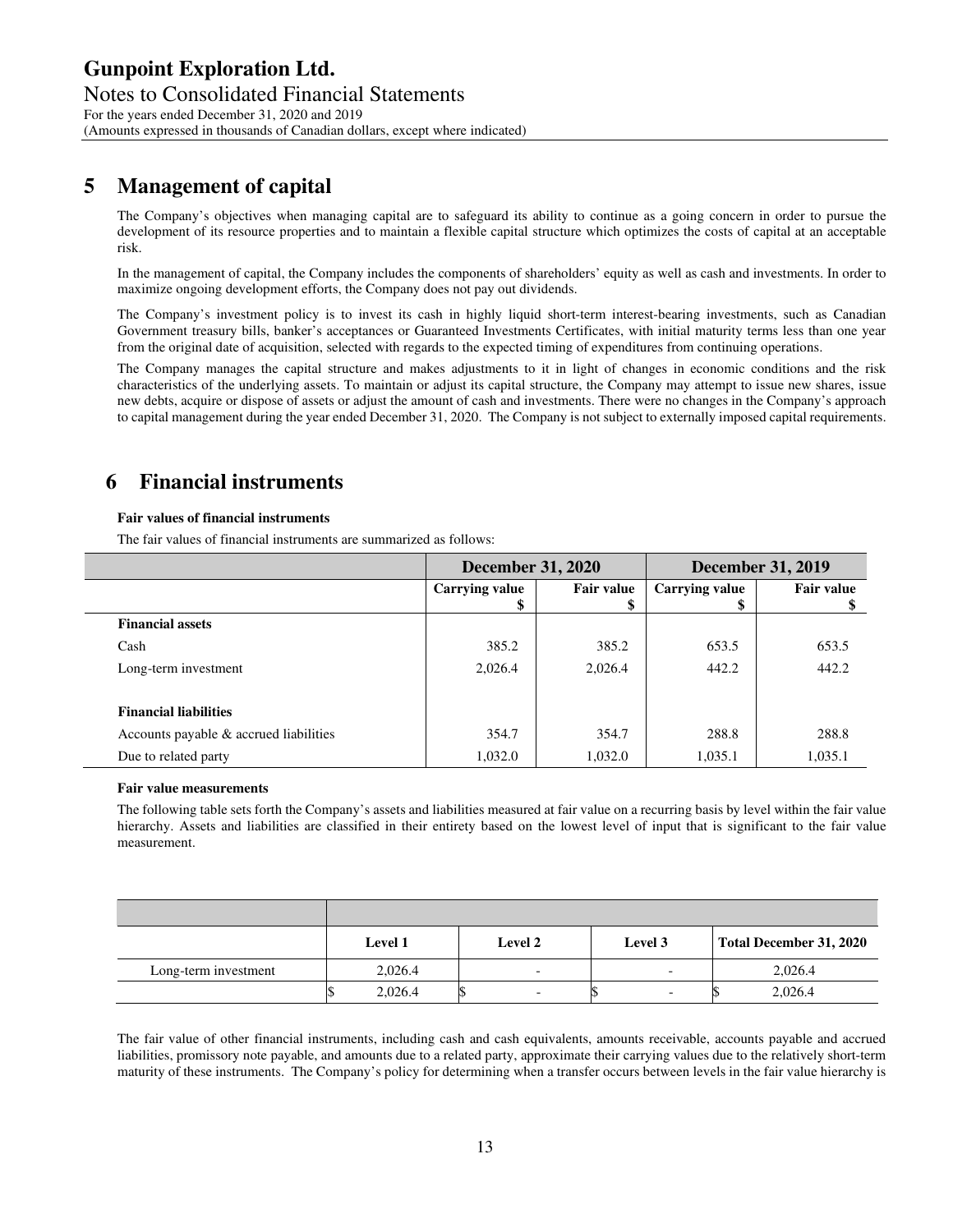Notes to Consolidated Financial Statements For the years ended December 31, 2020 and 2019 (Amounts expressed in thousands of Canadian dollars, except where indicated)

to assess the impact at the date of the event or the change in circumstances that could result in a transfer. There were no transfers between the levels during the year ended December 31, 2020.

#### **Credit Risk**

Credit risk is the risk of an unexpected loss if a customer or third party to a financial instrument fails to meet its contractual obligations. Financial instruments that potentially subject the Company to significant concentrations of credit risk consist primarily of cash. The Company's cash is held through large Canadian financial institutions.

#### **Liquidity Risk**

Liquidity risk is the risk that the Company will not be able to meet its financial obligations as they fall due. The Company manages liquidity risk through the management of its capital structure as described in Note 5. The accounts payable are due within the current operating period.

#### **Market Risk**

The Company's financial instruments include investments which are publicly traded and therefore subject to the risks related to the fluctuation in the equity markets. The Company closely monitors market values to determine the most appropriate course of action.

#### **Interest Rate Risk**

Interest rate risk is the risk that the fair value of future cash flows from a financial instrument will fluctuate because of changes to market interest rates. The Company is exposed from time to time to interest rate risk as a result of holding fixed income cash equivalents and investments, of varying maturities. A 1% change in market interest rates would result in no significant change in value of cash and cash equivalents or fixed income securities. The risk that the Company will realize a loss as a result of a decline in the fair value of these assets is limited as they are generally held to maturity.

#### **Foreign Exchange Rate Risk**

Currency risk is the risk of a loss due to the fluctuation of foreign exchange rates and the effects of those fluctuations on the Company's foreign currency denominated monetary assets and liabilities. The Company currently operates in the United States, Mexico and Guatemala. Certain costs and expenses are incurred in US dollars, Mexican pesos and Guatemala quetzal. The Company attempts to mitigate currency risk through the preparation of short and long term expenditure budgets in the foreign currencies and planning for the conversion of Canadian dollars into foreign currencies whenever exchange rates are favourable.

#### **Price Risk**

The Company is exposed to price risk with respect to its investments, which consists of common shares of publicly-traded companies and is dependent upon the market price or the fair value of the common shares of these companies. The market price or the fair value of the common shares of publicly-traded companies can fluctuate significantly, and there is no assurance that the future market price or the fair value of those companies will not decrease significantly.

### **7 Investments**

|                                                | December 31,<br>2019<br><b>Fair value</b> | <b>Acquired</b> | Reclassification<br>to long term<br>investment | <b>Unrealized</b><br>gain/(loss) | Foreign<br>exchange<br>and other | December 31,<br>2020<br><b>Fair value</b> |
|------------------------------------------------|-------------------------------------------|-----------------|------------------------------------------------|----------------------------------|----------------------------------|-------------------------------------------|
| Long-term investment $\vert \mathcal{S} \vert$ | $442.2$ \\$                               | 73.3 \$         | - 17                                           | 1,510.9 \$                       |                                  | 2,026.4<br>הו-                            |
|                                                | December 31,<br>2018<br><b>Fair value</b> | <b>Acquired</b> | Reclassification<br>to long term<br>investment | <b>Unrealized</b><br>gain/(loss) | Foreign<br>exchange<br>and other | December 31,<br>2018<br><b>Fair value</b> |
| Long-term investment $\vert \mathcal{S} \vert$ | 480.3 \$                                  | 57.0 \$         |                                                | $(95.1)$ \$<br>- S               |                                  | 442.2<br>- 10                             |

Long-term investments are designated as fair value through profit and loss and carried at fair value. Unrealized gains and losses are classified as part of the calculation of net income or loss. During the year ended December 31, 2020, the unrealized gain recorded in investments is \$1,510.9 (December 31, 2019 loss – \$95.1)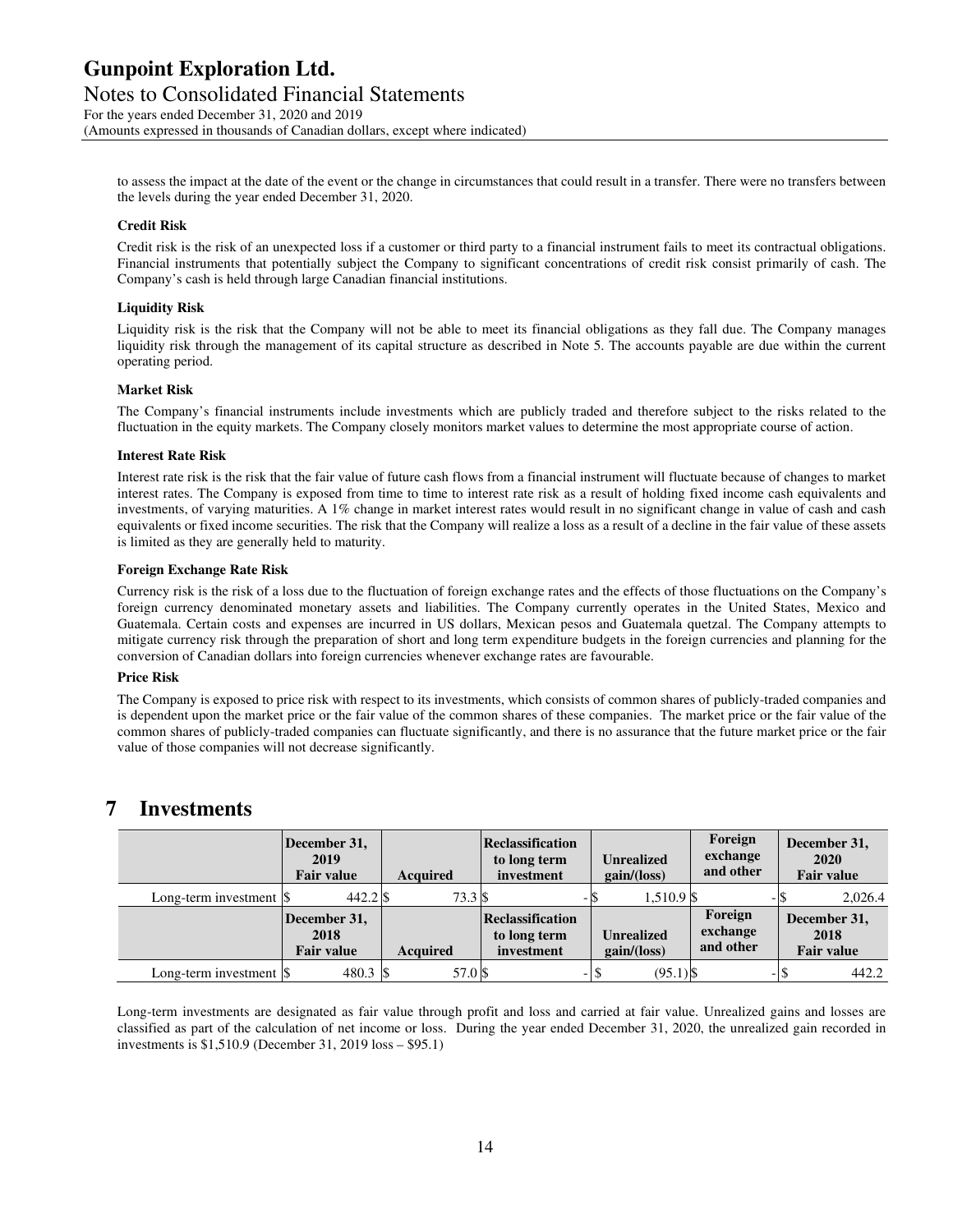Notes to Consolidated Financial Statements For the years ended December 31, 2020 and 2019 (Amounts expressed in thousands of Canadian dollars, except where indicated)

### **8 Mineral properties**

|                          | <b>Talapoosa</b> |
|--------------------------|------------------|
| December 31, 2018        | 4,929.9          |
| Licence, dues and fees   | 232.9            |
| Geological & engineering | 5.5              |
| Other                    | 8.5              |
| December 31, 2019        | \$<br>5,176.8    |
| Geological & engineering | 23.0             |
| Licence, dues and fees   | 263.8            |
| Other                    | 8.6              |
| December 31, 2020        | \$<br>5,472.2    |

### **a) Talapoosa, (Nevada)**

In Nevada, the Company owns a 100% interest in the Talapoosa gold property ("Talapoosa') which consists of 535 unpatented lode mining claims, including 509 claims owned by the Company and 26 claims subject to a lease agreement with a third party (the "Unpatented Leased Land"). These claims are administered by the Bureau of Land Management ("BLM") and the annual maintenance fees for these claims payable to the BLM are approximately US\$75.0 and the annual lease payment for the Unpatented Leased land is US\$35.0. In addition, there are certain payments required for the land owned subject to leases with private landowners (the "Fee Leased Land"). The current annual payments for Fee Leased Land are approximately US\$43.0.

On March 31, 2015, the Company entered into an agreement with Timberline Resources Corporation ("Timberline"), granting Timberline an option (the "Option") to acquire from Gunpoint's subsidiary, American Gold Capital US Inc. ("American Gold"), a 100% interest in Talapoosa. In consideration for the Option, Timberline paid US\$300.0 and issued 2.0 million common shares of Timberline to American Gold.

Timberline could exercise the Option by making a US\$10.0 million cash payment to American Gold by September 12, 2017. In addition, for a period of five years after Timberline exercised the Option, Timberline was required to pay American Gold an additional US\$10.0 million (payable in cash and Timberline common shares) if the daily price of gold averaged US\$1,600 per ounce or greater for a period of ninety consecutive trading days. American Gold retains a 1% net smelter royalty ("NSR") on Talapoosa which Timberline can purchase for US\$3.0 million.

On October 20, 2016, the Option Agreement was amended to extend the Option ("Extended Option") for 18 months to March 31, 2019. In consideration for the Extended Option, Timberline paid an additional US\$1.0 million and issued one million common shares to the Company and Timberline's repurchase option for the Company's 1% NSR on Talapoosa was terminated.

Timberline did not make the US\$2.0 million option payment due March 31, 2018 to Gunpoint. Timberline's option to acquire Talapoosa terminated and 100% ownership reverted back to the Company. During the option term, Gunpoint received US\$1.3 million and 3.0 million common shares of Timberline. The market value of Gunpoint's 3.0 million common shares of Timberline as at December 31, 2020 was \$1,350.0 (December 31, 2019 - \$285.0).

### **b) La Cecilia (Sonora State, Mexico)**

In 2010, the Company acquired the La Cecilia Property ("La Cecilia") from Chesapeake. La Cecilia is located in Sonora State, Mexico and comprises three mineral concessions totalling 794 hectares. On January 31, 2017, the Company entered into an agreement ("Option Agreement") with Riverside Resources Inc. ("Riverside") whereby Riverside has an option to acquire a 100% interest in La Cecilia.

Pursuant to the Option Agreement, Riverside can acquire a 100% interest in La Cecilia by making \$250.0 in cash payments and issuing one million Riverside common shares to the Company per the following schedule: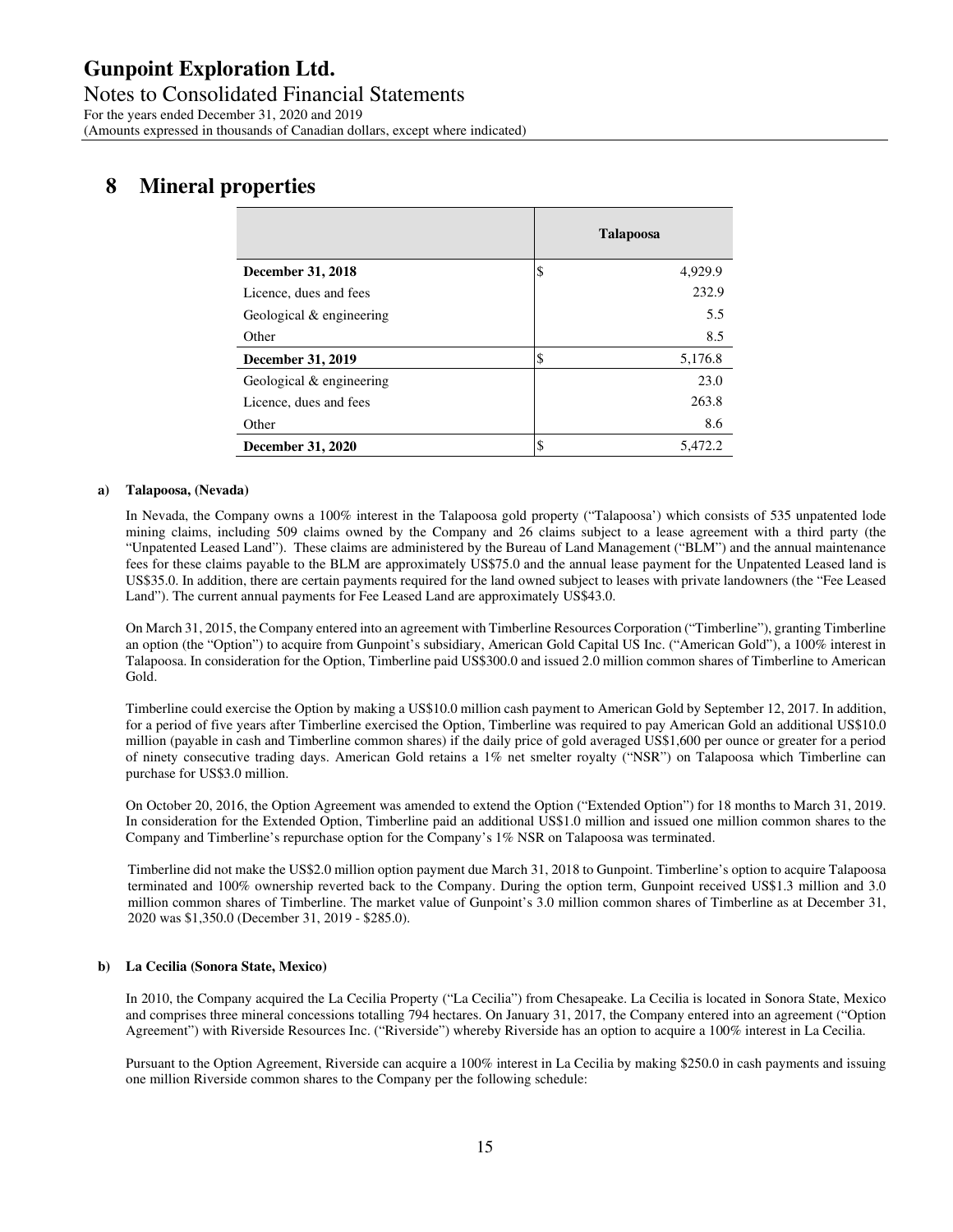Notes to Consolidated Financial Statements For the years ended December 31, 2020 and 2019 (Amounts expressed in thousands of Canadian dollars, except where indicated)

- A payment of \$10.0 upon execution of the Option Agreement; (Received)
- A \$15.0 cash payment and issuance of 100,000 common shares of Riverside concurrent with the execution of registerable agreement in Mexico ("the Effective Date"); (Received)
- A \$25.0 cash payment and issuance of 200,000 common shares of Riverside on or before the first anniversary of the Effective Date; (Received)
- A \$75.0 cash payment and issuance of 300,000 common shares of Riverside on or before the second anniversary of the Effective Date; (Received) and
- A \$125.0 cash payment and issuance of 400,000 common shares of Riverside on or before the third anniversary of the Effective Date. (Received)

Riverside completed its acquisition of La Cecilia in 2020. In total, the Company received \$250,000 and 1.0 million shares of Riverside. As at December 31, 2020, the La Cecilia property is recorded at \$nil (2019 - \$nil) value due to a previous impairment. The consideration received from Riverside was recognized as income.

In September 2020, Riverside spun out their Penoles project in Mexico by way of a plan of arrangement issuing common shares of Capitan Mining Inc. ("Capitan") to existing Riverside shareholders. Capitan is a new public company on the TSX Venture Exchange Gunpoint received 259,399 Capitan shares. As at December 31, 2020, the fair market value of the Capitan shares was \$68.7 and recorded as an unrealized gain on investment.

#### **c) La Gitana (Oaxaca State, Mexico)**

The La Gitana Property ("La Gitana") was acquired by Gunpoint from Chesapeake in November 2010. La Gitana is located in Oaxaca State and encompasses 494 hectares.

On June 4, 2019, the Company signed a non-binding letter of intent (the "LOI") with Inomin Mines Inc to sell its 100% interest in La Gitana. The LOI provides for an exclusivity period to conduct due diligence and conclude a definitive agreement to finalize the purchase terms of the Transaction.

Pursuant to the LOI, Inomin has an option to acquire La Gitana by making \$300.0 in cash payments and issuing 2,000,000 common shares as follows:

- A payment of \$10.0 on signing LOI; (Received)
- A payment of \$25.0 and 150,000 shares following execution of definitive agreement;
- A payment of \$50.0 and 250,000 shares on first anniversary;
- A payment of \$65.0 and 450,000 shares on second anniversary;
- A payment of \$75.0 and 500,000 shares on third anniversary; and
- A payment of \$75.0 and 650,000 shares on fourth anniversary.

The definitive agreement required a surface rights agreement with the Santa Maria Lachixonace Ejido community ("Ejido"). The Company was unable to reach an agreement with the Ejido and on August 4, 2020, Gunpoint agreed to sell La Gitana and another exploration property in Oaxaca state ("Pena Blanca") to Inomin for \$25,000 and 1.0 million common shares of Inomin. The transaction was completed on March 21, 2021.

The Company retains a 1.5% NSR on Pena Blanca. Inomin has the option to purchase 0.5% of the 1.5% NSR from Gunpoint for \$1.0 million dollars.

#### **d) Cerro Minas Project ("Cerro Minas")**

In 2010, Gunpoint acquired the Cerro Minas project ("Cerro Minas") from the Company. Cerro Minas is located 130 kilometers southwest of Oaxaca City and comprises 899 hectares.

On October 16, 2019, Gunpoint entered into an agreement ("Option Agreement") with Megastar Development Corp. ("Megastar") whereby Megastar was granted an option to acquire a 100% in Cerro Minas. Pursuant to the Option Agreement, Megastar can acquire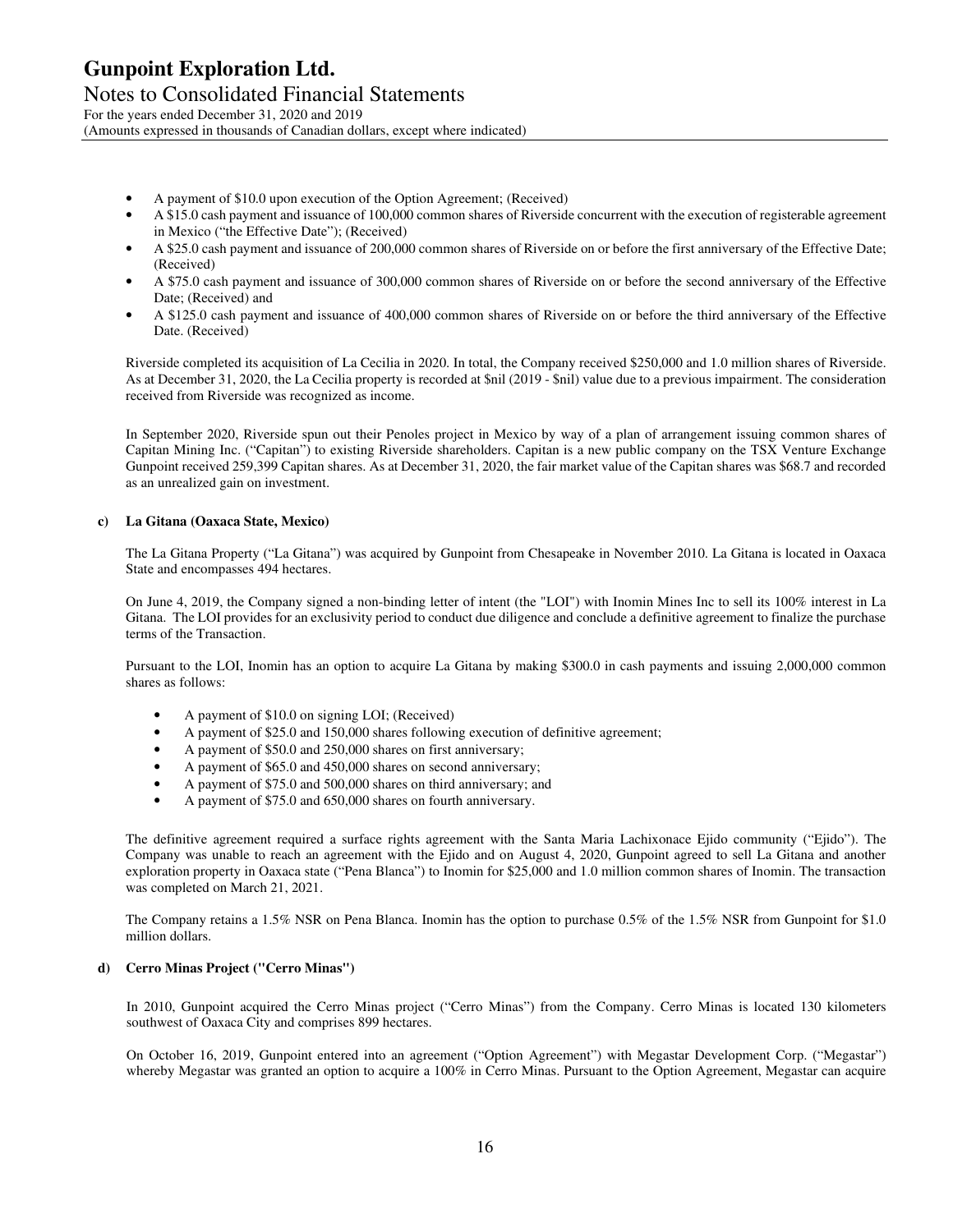Cerro Minas by making US\$100.0 in cash payments and issuing 800,000 Megastar common shares to Gunpoint over three years per the following schedule:

- A payment of US\$10.0 and 100,000 common shares of Megastar on the October 19, 2019 (Received)
- A US\$20.0 cash payment and 150,000 common shares of Megastar on or before October 19, 2020 (Received)
- A US\$30.0 cash payment and 250,000 common shares of Megastar on or before October 19, 2021; and
- A US\$40.0 cash payment and 300,000 common shares of Megastar on or before October 19, 2022.

Gunpoint retains a 1.5% net smelter royalty on Cerro Minas which Megastar has the option to purchase a 0.5% net smelter royalty for US\$1.0 million dollars. Megastar will be responsible for the property taxes and holding costs (including surface right agreement) to maintain Cerro Minas in good standing during the term of the agreement.

#### **e) El Escorpion (Guatemala)**

The Company acquired a 100% interest in El Escorpion by issuing 500,000 common shares of Gunpoint to Chesapeake and assuming the remaining property payments to the concession owner. To date, the vendor has received US\$331.0 of the US\$351.0 purchase price.

If Chesapeake elects to purchase the existing 1.0% NSR, Chesapeake will be granted a 0.5% NSR royalty. In addition, Gunpoint will issue 1.0 million common shares to Chesapeake in the event a NI 43-101 measured and indicated resource estimate of 1.0 million gold equivalent ounces is defined on El Escorpion.

On August 19, 2015, the Ministry of Energy and Mines granted title for the El Escorpion concessions. In late 2016, the Constitutional Court of Guatemala temporarily suspended permits for several mineral concessions in the country including El Escorpion. The Constitutional Court is seeking a review of the stakeholder engagement process. Gunpoint has initiated a follow up consultation with the local community to support the cancellation of the suspension. The vendor has agreed to an extension of the final payment of US\$20,000 to purchase El Escorpion until the exploration suspension is lifted.

### **9 Promissory note**

As at December 31, 2020, the Company has an unsecured promissory note of \$700.0 (December 31, 2019 - \$700.0) due to a company controlled by President of the Company, which is unsecured, and bears an interest rate of 5% per annum. The promissory note is due on demand. Interest accrued for the year ended December 31, 2020 was \$35.0 (2019 - \$35.0). As at December 31, 2020, the total accrued interest payable was \$307.7 (December 31, 2019 - \$272.7) and included in the account payables and accrued liabilities.

### **10 Share Capital**

The Company's authorized share capital consists of an unlimited number of common shares without par value and 50,000,000 preferred shares without par value.

### **11 Share based compensation**

The Company has a share purchase option plan which provides for equity participation in the Company by its directors, officers, employees, consultants and consultant companies through the acquisition of common shares pursuant to the grant of options to purchase shares. The option plan is administered by the Board of Directors. Options may be granted on such terms as the Board may determine within the limitations of the option plan and subject to the rules and policies of applicable regulatory authorities. The maximum aggregate number of shares reserved for issuance for options granted under the option plan is 10% of the issued and outstanding common shares as at the date of grant. The options will be exercisable for 5 years from the grant date with vesting terms to be determined at the time by the Board of Directors.

Share-based compensation expense is determined using the Black-Scholes option pricing model. During the period ended December 31, 2020, the Company recognized share-based compensation expense of \$38.9 (2019 - \$73.3) for stock options issued to officers and directors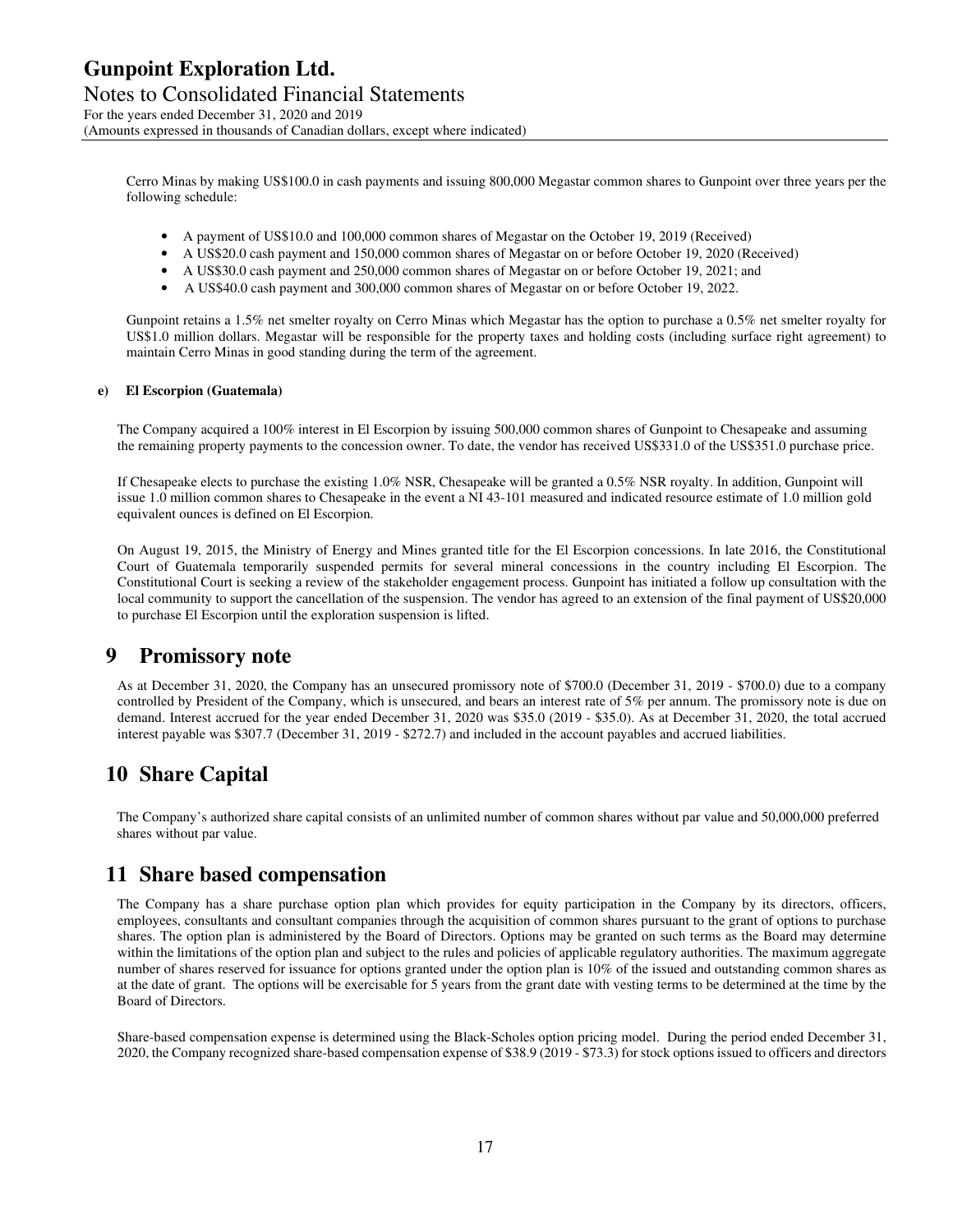Notes to Consolidated Financial Statements For the years ended December 31, 2020 and 2019 (Amounts expressed in thousands of Canadian dollars, except where indicated)

of the Company. As at December 31, 2020, the weighted average remaining contractual life of outstanding stock options is 2.33 years (December 31, 2019 – 3.3 years).

|                                 | <b>December 31, 2020</b> |                  | <b>December 31, 2019</b> |   |                  |  |  |
|---------------------------------|--------------------------|------------------|--------------------------|---|------------------|--|--|
|                                 |                          | Weighted average |                          |   | Weighted average |  |  |
|                                 | <b>Number of shares</b>  | exercise price   | <b>Number of shares</b>  |   | exercise price   |  |  |
| Outstanding – beginning of year | 1,500,000                | 0.25             | 2,405,000                | S | 0.25             |  |  |
| Expired/cancelled               | $\overline{\phantom{0}}$ | 0.25             | (905,000)                |   | 0.25             |  |  |
| Outstanding – end of year       | 1,500,000                | 0.25             | 1,500,000                | S | 0.25             |  |  |

The following table provides the number of options and vested options outstanding as at December 31, 2020:

| Number of options | Number of options vested | <b>Price per share</b> | <b>Expiry Date</b> |
|-------------------|--------------------------|------------------------|--------------------|
| 1,500,000         | 750.000                  | 0.25                   | May 2, 2023        |

The following table provides the number of options and vested options outstanding as at December 31, 2019:

| Number of options | Number of options vested | <b>Price per share</b> | <b>Expiry Date</b> |
|-------------------|--------------------------|------------------------|--------------------|
| ۔ 500,000.        | 375.000                  | U.ZJ                   | May 2, 2023        |

### **12 Related party transactions**

For the year ended December 31, 2020, an amount of \$17.0 (2019 - \$17.0) was paid to the Chief Financial Officer of the Company.

As at December 31, 2020, the Company has a promissory note (note 9) in the principal amount of \$700.0, (plus related accrued interest) outstanding indebted to a company controlled by the President of the Company.

As of December 31, 2020, an amount of \$1,032.0 (December 31, 2019 - \$1,035.1) was due to Chesapeake, the parent of the Company. The amounts due to Chesapeake are unsecured, non-interest bearing, and due on demand.

### **13 Segment disclosures**

The Company operates in one operating segment in three countries. Details of the investments in mineral properties are disclosed in Note 8. The Company's assets by country are:

| <b>December 31, 2020</b>                                      | Canada                   | <b>Mexico</b>            | <b>USA</b>               | <b>Other</b> | <b>Total</b> |  |
|---------------------------------------------------------------|--------------------------|--------------------------|--------------------------|--------------|--------------|--|
| Cash                                                          | 349.9                    | 3.3                      | 32.0                     |              | 385.2        |  |
| Accounts receivable and prepaid expense                       | 5.3                      | -                        | $\overline{\phantom{0}}$ |              | 5.3          |  |
|                                                               | 355.2                    | 3.3                      | 32.0                     |              | 390.5        |  |
| Long term investment                                          | 676.4                    | -                        | 1,350.0                  | -            | 2,026.4      |  |
| Investment in mineral properties                              | $\overline{\phantom{0}}$ | $\overline{\phantom{0}}$ | 5,472.2                  |              | 5,472.2      |  |
| Reclamation deposits                                          | $\overline{\phantom{0}}$ | $\overline{\phantom{0}}$ | 223.4                    |              | 223.4        |  |
| Total assets                                                  | 1,031.6                  | 3.3                      | 7,077.6 \$               |              | 8,112.5      |  |
| Segment income (loss) for the year ended<br>December 31, 2020 | 447.6                    | 7.1                      | 1,053.7                  | $(0.2)$ \$   | 1,508.2      |  |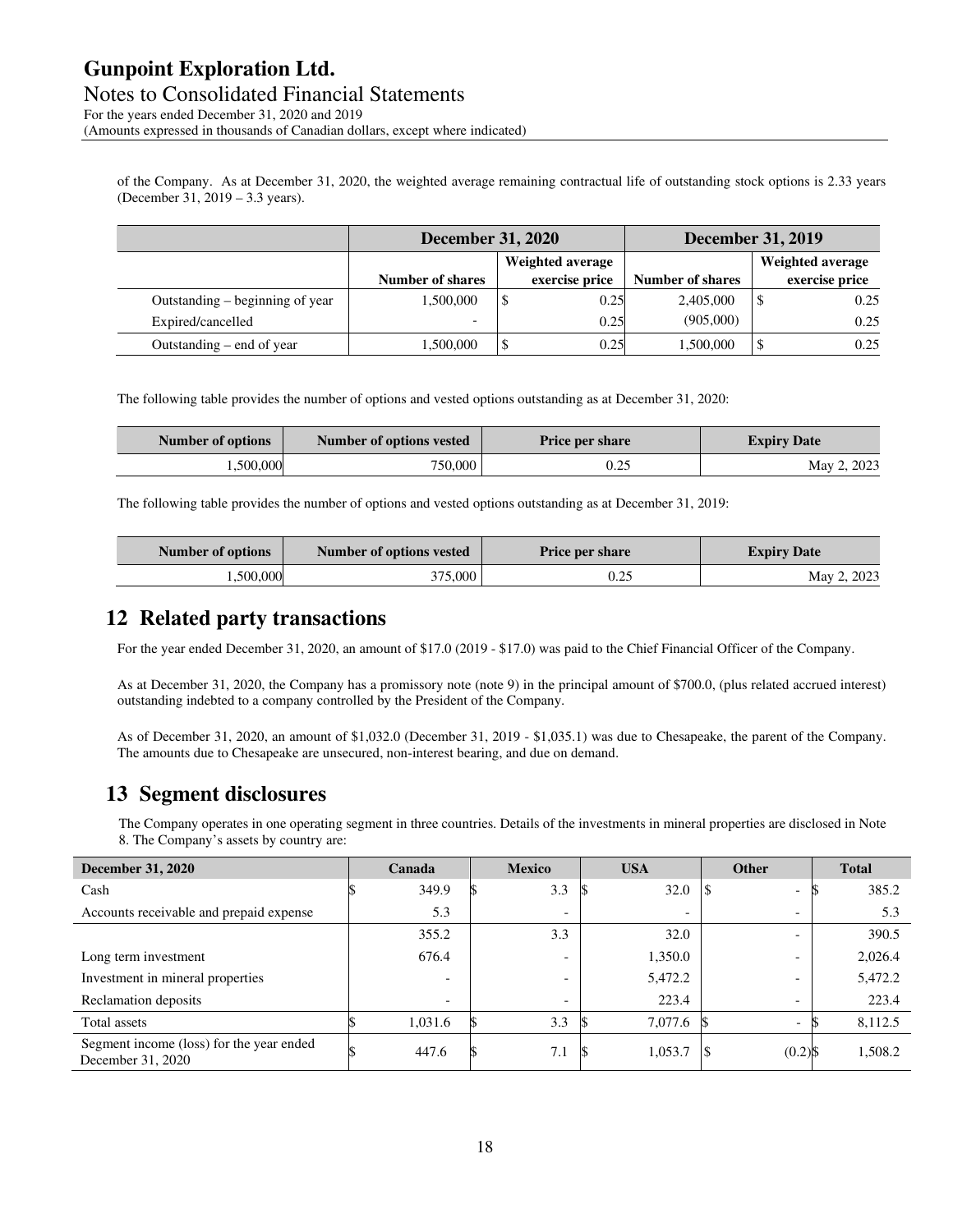Notes to Consolidated Financial Statements

For the years ended December 31, 2020 and 2019

(Amounts expressed in thousands of Canadian dollars, except where indicated)

| <b>December 31, 2019</b>                                      | Canada                   | <b>Mexico</b>            | <b>USA</b>               |      | <b>Other</b>             |     | <b>Total</b> |  |
|---------------------------------------------------------------|--------------------------|--------------------------|--------------------------|------|--------------------------|-----|--------------|--|
| Cash                                                          | 612.8                    | 2.8                      | 36.8                     |      | 1.1                      |     | 653.5        |  |
| Accounts receivable and prepaid expense                       | 6.5                      | -                        | $\overline{\phantom{0}}$ |      | $\overline{\phantom{0}}$ |     | 6.5          |  |
|                                                               | 619.3                    | 2.8                      | 36.8                     |      | 1.1                      |     | 660.0        |  |
| Long term investment                                          | 157.3                    |                          | 284.9                    |      | $\overline{\phantom{a}}$ |     | 442.2        |  |
| Investment in mineral properties                              | $\overline{\phantom{0}}$ | $\overline{\phantom{0}}$ | 5,176.8                  |      | $\overline{\phantom{a}}$ |     | 5,176.8      |  |
| Reclamation deposits                                          | $\overline{\phantom{0}}$ | $\overline{\phantom{0}}$ | 227.8                    |      | $\overline{\phantom{0}}$ |     | 227.8        |  |
| Total assets                                                  | 776.6                    | 2.8                      | 5,726.3                  | - 15 | 1.1                      | ĽЪ. | 6,506.8      |  |
| Segment (loss) income for the year ended<br>December 31, 2019 | (290.7)                  | $(33.5)$ \$              | 48.2                     | -8   | 0.9                      |     | (275.1)      |  |

### **14 Income taxes**

a) The following table reconciles income taxes calculated at the statutory rate with the income tax expense presented in these financial statements:

|                                                         | <b>December 31, 2020</b> |    | December 31, 2019 |
|---------------------------------------------------------|--------------------------|----|-------------------|
| Income (loss) before tax                                | 1,508.2                  |    | (275.1)           |
| Canadian statutory rate                                 | 27.00%                   |    | 27.00%            |
| Income tax recovery computed at Canadian statutory rate | \$<br>407.2              | -S | (74.3)            |
| Difference in foreign tax rates                         | (63.0)                   |    | (3.9)             |
| Non-deductible expenses                                 | (33.9)                   |    | 56.3              |
| Change in unrecognized deferred tax assets              | (352.8)                  |    | 75.5              |
| Foreign exchange and other                              | 42.5                     |    | (53.6)            |
| Deferred income tax expense (recovery)                  | -                        |    |                   |

b) The significant components of the Company's deferred tax assets and liabilities are as follows:

|                                  | <b>December 31, 2020</b> | December 31, 2019 |
|----------------------------------|--------------------------|-------------------|
| Deferred income tax assets       |                          |                   |
| Income tax loss carry forwards   | 826.4                    | 911.4             |
| Other                            | 34.0                     |                   |
| Deferred income tax liabilities  |                          |                   |
| Investment in mineral properties | (826.4)                  | (911.4)           |
| Other                            | (34.0)                   |                   |
| Net deferred tax liability       | $\overline{\phantom{0}}$ |                   |